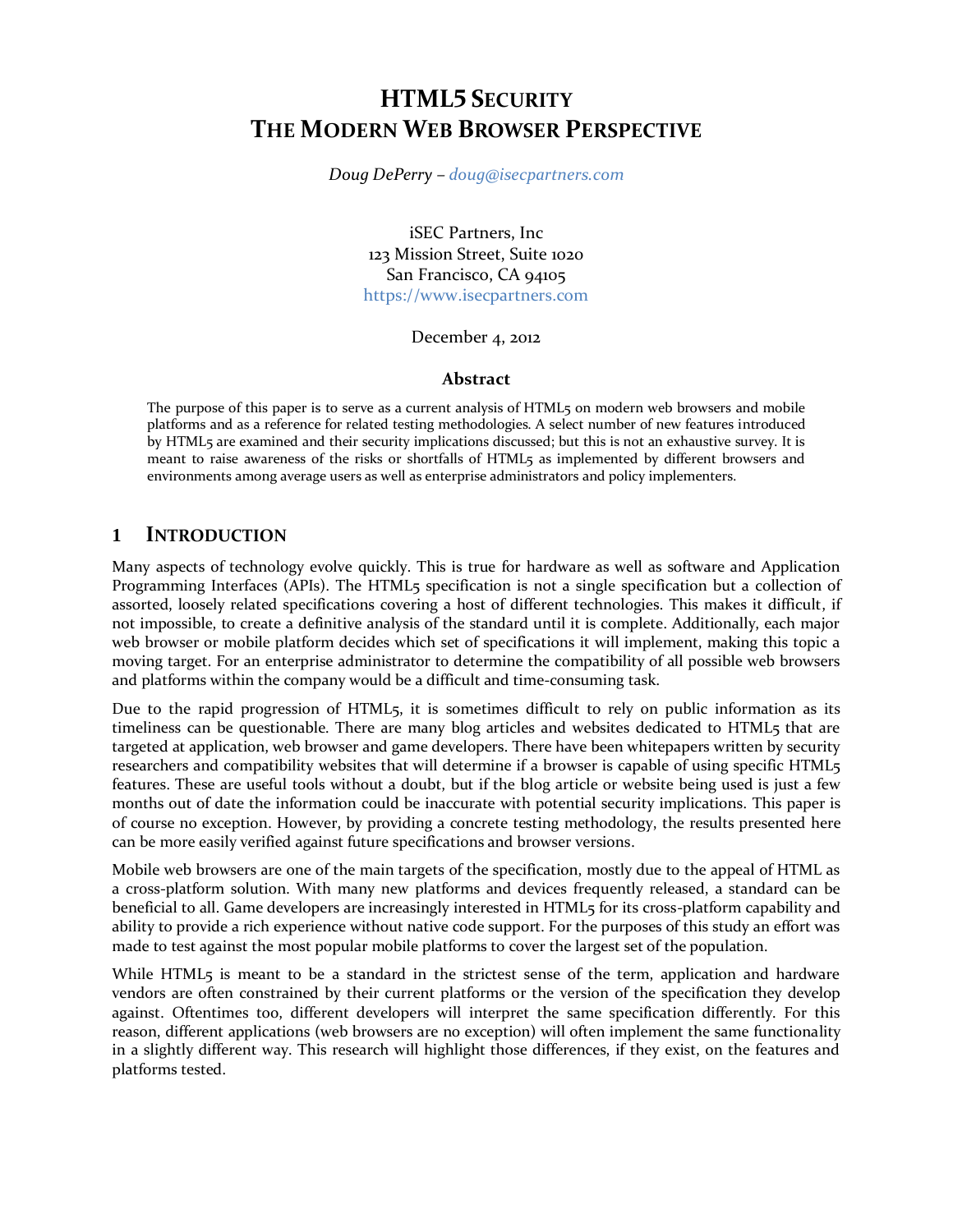# **2 A (VERY) BRIEF OVERVIEW OF HTML5**

Stated simply, HTML<sub>5</sub> is a set of new features for presenting content on the web. The need for a new standard grew partially out of the desire to move beyond the veritable hodgepodge of various specifications, browser-specific features, hacks and mashups that are the web today.

The two standards bodies involved with the specification are the Web Hypertext Application Technology Working Group (WHATWG) and the World Wide Web Consortium (W3C) HTML Working Group. The two groups are working together on the specification, which the WHATWG likes to refer to as "the latest work on HTML", and not necessarily as a specific version number<sup>1</sup>. The history of HTML5 and how two separate groups came to be involved can be somewhat confusing. For a light-hearted explanation, Mike Wilcox explains the history of HTML5 with a bit of humor<sup>2</sup>.

The HTML5 specification is often described as a "Living Standard." The WHATWG FAQ<sup>3</sup> has the definition:

*The WHATWG specifications are described as Living Standards. This means that they are standards that are continuously updated as they receive feedback, either from Web designers, browser vendors, tool vendors, or indeed any other interested party. It also means that new features get added to them over time, at a rate intended to keep the specifications a little ahead of the implementations but not so far ahead that the implementations give up.*

The finalized specification or "Recommendation" is tentatively scheduled for the year 2022 or later. This obviously does not mean that vendors cannot implement HTML5 features in the meantime. Many new tags such as <canvas> are considered stable enough to be used in current implementations.

Security is considered throughout the specification with many elements containing a section dedicated to the topic. While any new feature carries with it the opportunity for abuse, the specification has shown an interest in preventing major security flaws such as cross-domain abuse. Fortunately, due to the "living" nature of the specification, any flaws uncovered during testing and development can be addressed.

## **3 ATTACK VECTORS**

Exploitation scenarios have not changed too drastically in HTML5. With some exceptions, an attacker must still rely on Cross-Site Scripting (XSS) or luring a user to a malicious website in order to execute a malicious payload. JavaScript is still the main scripting language used in HTML5 websites, so the vulnerabilities and abuses inherent to that language still apply. HTML5 does introduce new XSS vectors using some of the new tags and elements. For instance, to exploit an XSS flaw in a page without user interaction, an attacker can make use of the *autofocus* attribute. This attribute is designed to be used with elements such as text input fields. As soon as the page loads, the cursor focus will be directed to an element of the developer's choosing, such as the first element of a contact form. An attacker can use this capability to bypass user-interaction and automatically direct focus to the element containing the attacker's malicious payload. As soon as the page is loaded, the *onfocus* event is triggered, and the payload will execute. Websites that blacklist current attributes such as *onload* could be vulnerable to this new vector. The website [html5sec.org](http://html5sec.org/) contains an extensive list of these attributes along with the specific browsers that are vulnerable.

For new concepts such as Cross Origin Resource Sharing<sup>4</sup> and Web Sockets<sup>5</sup>, there is still an implicit trust that the other end of the connection is not a malicious site. The specification attempts to address this weakness with same-origin protections and secure versions of these protocols<sup>6</sup>.

Another new HTML5 element that has the possibility of abuse is the <iframe sandbox> attribute. This element works by allowing a developer to load an untrusted site within an iframe (such as an advertisement) but restrict that site's abilities within the iframe. For instance, one of the values that can be configured is *allow-scripts.* If this option is used with the <sandbox> attribute, then the potentially malicious page loaded in the iframe will not be able to run JavaScript. The downside is that many sites employ frame busting JavaScript code that prevents that site from being loaded in an iframe. If that site were to be loaded in an iframe sandbox such that it is prevented from running script, then the frame busting script will not execute and the page will be loaded in that iframe successfully.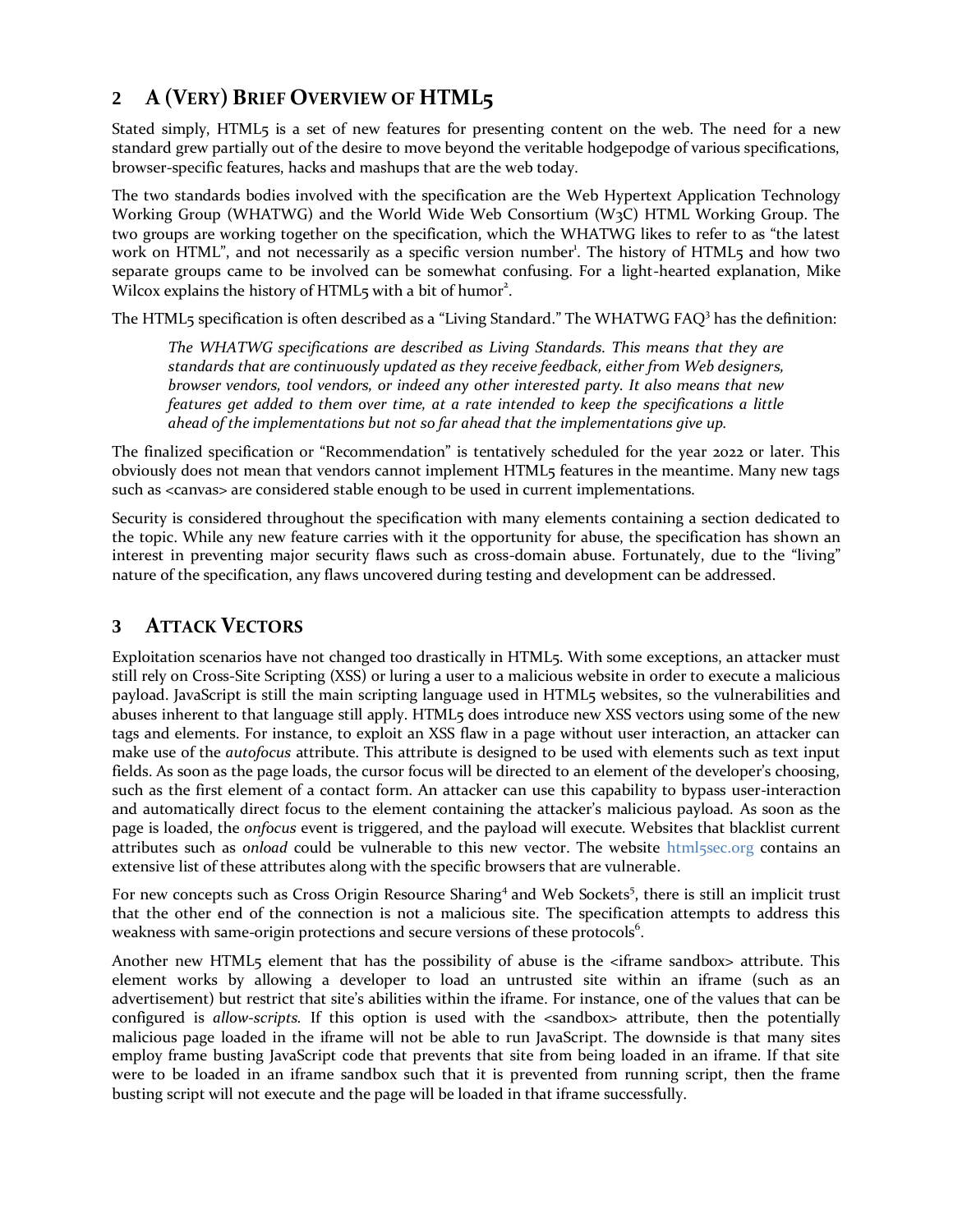Many security vulnerabilities are often caused by improper configuration and insecure coding. In light of this, HTML5 may be considered to expose new vulnerabilities if only because developers and administrators often make mistakes even when using technology that is decades old. Adding new sets of rules to remember and configurations to deploy may cause HTML5 implementations to be deployed insecurely.

## **4 TESTING METHODOLOGY**

The table below lists the platforms and browser versions that were tested as part of this research. The focus was on the latest versions of three popular web browsers - Chrome, Firefox and Internet Explorer. The production versions were used as opposed to "nightly builds" or developer editions in an effort to mirror what the average user or enterprise employee would use. No browser add-ons were installed with the exception of FireBug on Firefox for debugging and monitoring purposes. On Android phones, the latest version of the operating system was tested as well as an older version. The older version running on the Nexus S was chosen since Android version 2.3.6 is one of the most widespread versions deployed to date<sup>7</sup>.

The various OS versions were tested due to the sometimes subtle differences within the same browser version running on different platforms. All operating systems were tested in Virtual Machines on a MacBook Pro running VMware Fusion 4.1.3. Testing was completed in July of 2012. Although newer versions of these browsers have been released since testing was completed, these results can be used to guide policy and hardening guidelines for your organization.

| Platform                                                           | <b>Browser Version</b>                         |
|--------------------------------------------------------------------|------------------------------------------------|
| OSX 10.7.3 (64-bit)<br>CPU: Intel Core I7 RAM: 8GB                 | Chrome 19<br>Firefox 13<br>Safari 5.1.5        |
| Ubuntu Linux 10.04 (64-bit)<br>VM CPU: dual-core RAM: 2GB          | Chrome 19<br>Firefox 13                        |
| Windows 7 (64-bit)<br>VM CPU: single-core RAM: 2.5GB               | Chrome 19<br>Firefox 13<br>Internet Explorer 9 |
| Windows 8 Release Preview (32-bit)<br>VM CPU: dual-core RAM: 1.5GB | Internet Explorer 10                           |
| iPhone $4$ iOS $5.1.1$                                             | Safari                                         |
| Galaxy Nexus Android 4.0.4                                         | <b>Browser</b><br>Chrome Beta 0.18.4531.3636   |
| Nexus S Android 2.3.6                                              | <b>Browser</b>                                 |

**Table 1 - Test Environment**

The Google Chrome and Safari web browsers use the WebKit rendering engine, so it is expected that the two browsers will behave in a somewhat similar fashion. Mozilla Firefox uses the Gecko engine while Microsoft's Internet Explorer uses Trident. All browsers offer different levels of HTML5 feature support.

Testing was performed in a variety of ways – utilizing various websites that provide HTML5 examples or compatibility tests as well as custom, purpose-written code.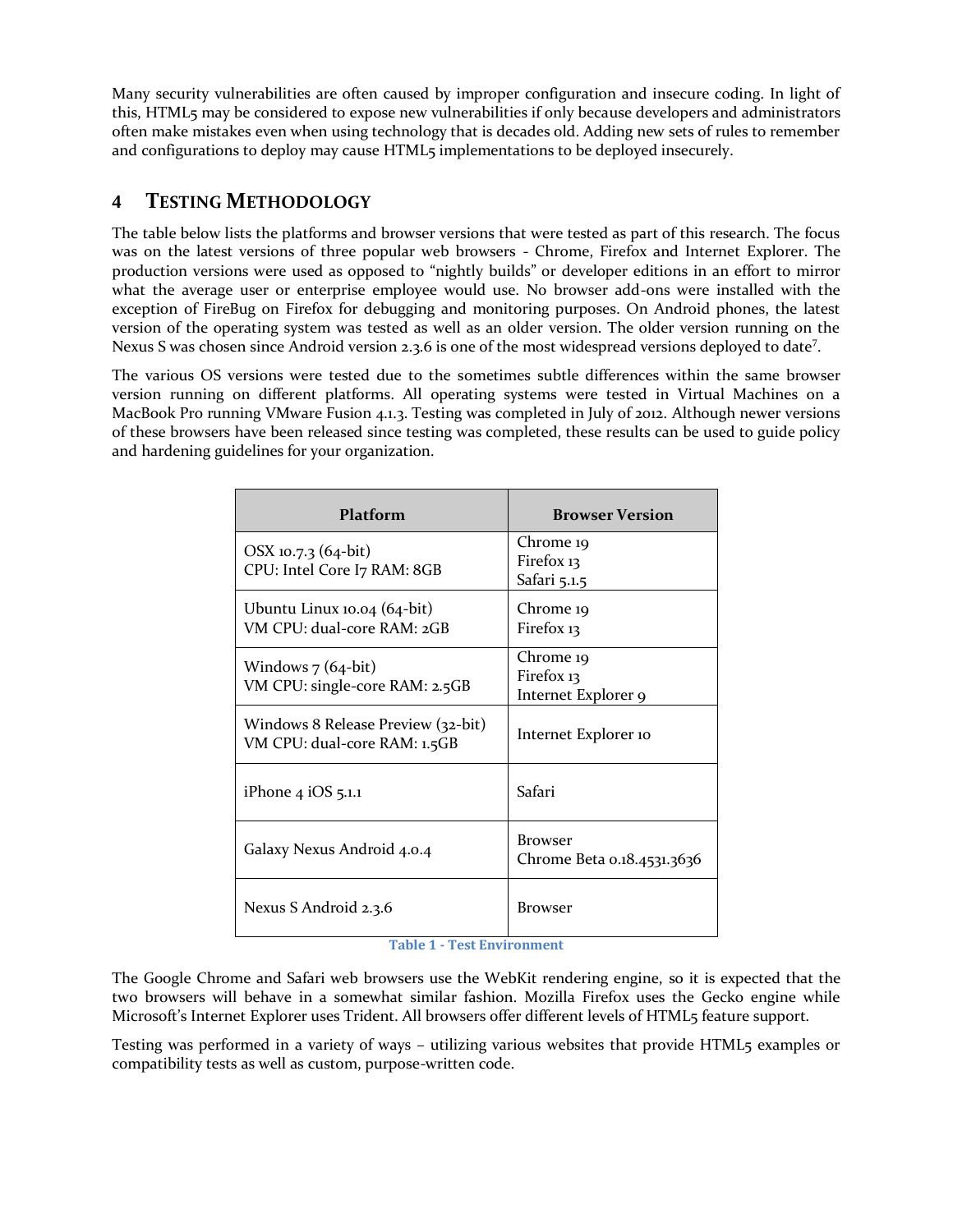## **5 HTML5 FEATURE DETAIL**

## **5.1 WEB STORAGE**

The Web Storage feature encompasses two distinct types of local browser storage. Although WebSQL and IndexedDB are referred to under the Web Storage umbrella, they are separate technologies with their own specifications. These storage techniques will be discussed in subsequent sections.

Web Storage defines the *sessionStorage* and *localStorage* attributes as means of storing data in a client's browser, similar to cookies. The specification attempts to fix some of the failings of cookies and also adds new concepts to enhance usability.

The Web Storage specification summarizes the basic properties as follows:

- User agents should limit the total amount of space allowed for storage areas.
- User agents should prevent sites storing data under the origins of other subdomains, e.g. storing up to the limit in *a1.example.com*, *a2.example.com*, *a3.example.com*, etc., circumventing the main *example.com* storage limit.
- User agents may prompt the user when quotas are reached, allowing the user to grant a site more space. This enables sites to store many user-created documents on the user's computer, for instance.
- User agents should allow users to see how much space each domain is using.
- A mostly arbitrary limit of five megabytes per origin is recommended. Implementation feedback is welcome and will be used to update this suggestion in the future.

The data is stored as a string in a key=value pair. Anything that can be serialized or converted to a string can be stored, such as the base64 representation of an image. As mentioned in the third bullet point above, the specification states that browsers may prompt a user to increase storage, although none of the browsers tested currently provide this functionality. The same-origin policy<sup>8</sup> applies; each domain has its own separate Local Storage area that cannot be accessed by subdomains or completely different domains. Additionally, unlike browser cookies, there are no path restrictions; Web Storage is site-wide.

## **5.1.1 SECURITY IN THE SPEC**

The specification mentions a number of security concerns. Same-origin security considerations are maintained, as web browser user agents are required to throw security exceptions on same-origin violations. A script is not allowed to access Local Storage set by a script with a differing origin. Because of the potential for DNS spoofing attacks, pages can use TLS to ensure that same-domain restrictions are upheld on storage areas. Cross-directory attacks are a potential issue, since Web Storage cannot be restricted to a specific path. Multiple websites sharing a single domain will share the same Web Storage container; developers of sites where this is the case are discouraged from using Web Storage.

## **5.1.2 TESTING DETAIL**

Session Storage, as the name implies, is only valid for the session - as long as the browser window or tab is open. Any values stored are deleted once the session ends. Session Storage access is limited to the tab or window that created it. In some situations, it may be possible for Session Storage to persist if the web browser utilizes a session resume/restore feature.

Local Storage is more permanent than Session Storage, persisting indefinitely until it is removed by the site or by the user. Local Storage is available to any window or tab open on the same domain.

Each browser implements different limits for the amount of Session Storage available to a domain, described in the table below.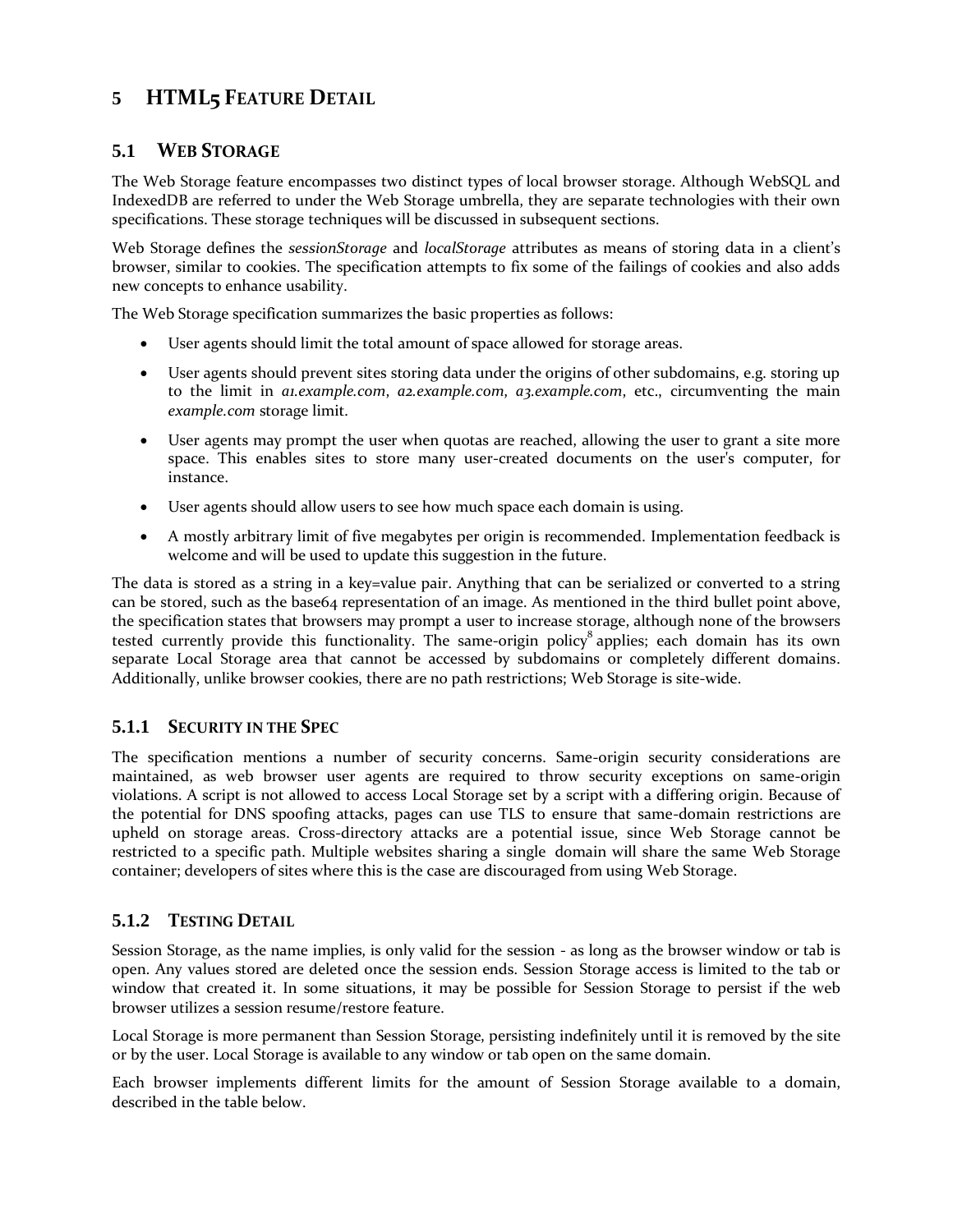| <b>Browser</b>       | Platform   | <b>Session Storage</b> | <b>Local Storage</b> |
|----------------------|------------|------------------------|----------------------|
| Chrome               | All        | 5MB                    | 5MB                  |
| Firefox              | All        | unlimited              | $5MB^*$              |
|                      | <b>OSX</b> | Unlimited              | 5MB                  |
| Safari               | iPhone     | 5MB                    | 5MB                  |
| Internet Explorer 9  | Win7       | 4.75MB                 | $4.75MB*$            |
| Internet Explorer 10 | Win8       | 4.75MB                 | $4.75MB*$            |
| Android Browser      | All        | unlimited              | 5MB                  |

**Table 2 - Browser Web Storage**

\* Firefox and Internet Explorer store characters as UTF-8 as opposed to UTF-16. Depending on the character encoding, it may be possible to store more characters in these browsers.

#### **5.1.3 ABUSE**

Because Session Storage is stored in the browser process memory, it may be possible to perform Denial of Service (DoS) resource exhaustion attacks if there is no storage limit. This attack was confirmed with Firefox running in Ubuntu and Win7 VMs as well as the Android Browser on both devices. The Chrome, Safari and IE web browsers were not found to be vulnerable. The resource exhaustion can be accomplished with a script that attempts to insert ~1GB of data into Session Storage. The script will continue to run and eat up system memory until it causes the browser to crash.

A JavaScript file was created with a variable containing a one-megabyte<sup>i</sup> string. This variable was then inserted into Session Storage via a loop running a number of times. Setting the loop to 1,000 iterations will cause Firefox to crash in the Ubuntu VM. An instance of Chrome that was also running (though not actively being used) also throws the out-of-memory "He's dead, Jim!" error. Overall system stability does not seem to be compromised, as after Firefox crashes the memory is released.

It can take more than 1,000,000 loop iterations to cause the same crash on the Win7 VM<sup>ii</sup>. This attack is likely dependent on the amount of memory available to the system.

Because Session Storage is an attribute of the Window object, it is accessible via the DOM, which opens up the data to compromise by XSS. For this reason it is not recommended to store sensitive or session data in Local Storage. It is especially important to not store JSON or JavaScript data using this feature. If a site were to store script files in Local Storage the script could be accessed and even edited via XSS. This could create a persistent, DOM-based XSS condition, compromising every user that visits the site.

The security implications of Web Storage are unique and are bound to become more prevalent as browser and developer adoption increases.

 $\overline{\phantom{a}}$ 

 $i$  Approximately 1034551-characters = .98MB

ii While demonstrated multiple times, this attack was inconsistent on Win7 and did not always cause a browser crash.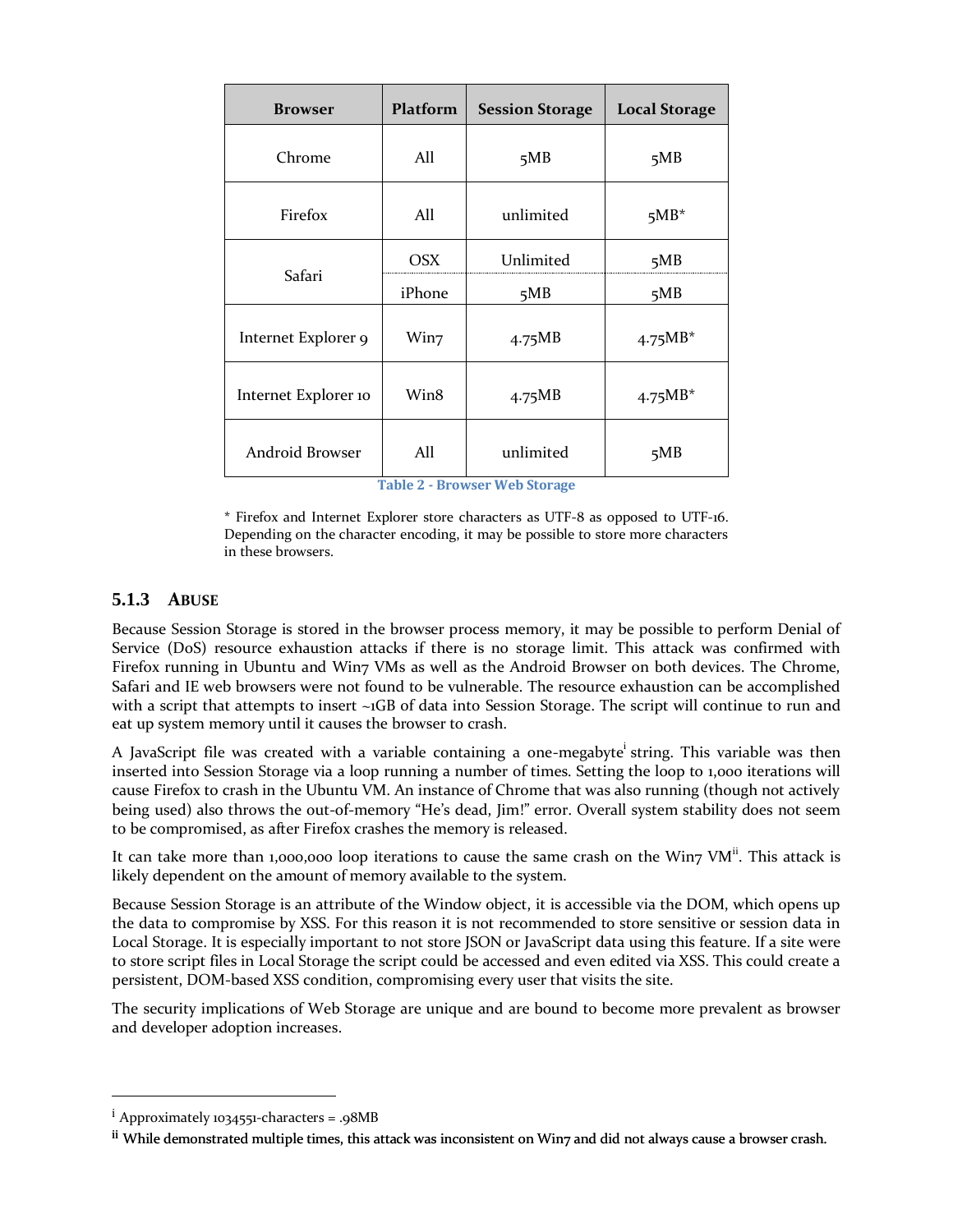## **5.1.4 MITIGATION**

Different browsers all have different ways to disable Local Storage. Unfortunately, for some browsers there is a tradeoff. Firefox and Chrome for Android require the user to prevent cookies from being set by webpages in order to disable Local Storage. Many sites will not function properly without cookies, so the ability to view and utilize certain websites will be severely hampered if Local Storage is disabled. For Safari on the desktop and iPhone, Private Browsing must be turned on in order to prevent Local Storage. The Android browser doesn't seem to have any way to prevent Local Storage, short of turning off JavaScript completely.

#### **5.1.4.1 DISABLING LOCAL AND SESSION STORAGE**

The table below describes how to *disable* Local and Session Storage in the various browsers tested.

| <b>Browser</b>         | <b>Configuration Steps</b>                                                    |
|------------------------|-------------------------------------------------------------------------------|
| Chrome Desktop         | Settings→Advanced→Privacy→Content                                             |
|                        | settings→Block sites from setting any data                                    |
| Chrome Android         | Settings → Content settings → Accept cookies (uncheck)                        |
| Firefox                | Preferences $\rightarrow$ Privacy tab $\rightarrow$ Accept cookies from sites |
|                        | (uncheck)                                                                     |
| Safari Desktop         | Safari $\rightarrow$ Private Browsing                                         |
| Safari iPhone          | Settings → Safari → Private Browsing → on                                     |
|                        | Internet Options → Advanced tab → Security                                    |
| Internet Explorer 9/10 | heading $\rightarrow$ enable DOM storage (uncheck)                            |
|                        | There does not seem to be any setting for preventing                          |
| Android Browser        | Local Storage. Turning off cookies does not work.                             |
|                        | Turning off JavaScript is the only option.                                    |
|                        | <b>Table 3 - Disabling Web Storage</b>                                        |

#### **5.1.4.2 CLEARING LOCAL STORAGE**

The table below describes how to *clear* Local Storage data in the various browsers tested.

| <b>Browser</b>       | <b>Configuration Steps</b>                                  |
|----------------------|-------------------------------------------------------------|
| Chrome Desktop       | Settings → Advanced → Privacy → Clear Browsing              |
|                      | Data→Delete cookies and other site and plug-in data         |
| Chrome Android       | Settings → Privacy → Clear Browsing Data                    |
|                      | Tools→Clear Recent History→Cookies                          |
| Firefox              | This will only clear storage when time range is             |
|                      | "Everything"                                                |
| Safari Desktop       | Safari→Reset Safari→Remove all website data                 |
| Safari iPhone        | Settings → Safari → Clear Cookies and Data                  |
|                      | Tools→Delete Browsing History→Cookies                       |
| Internet Explorer 9  | This will clear site data for all sites that are not marked |
|                      | as Favorites. To include every site, uncheck the            |
|                      | Preserve Favorite Site Data.                                |
|                      | Internet Options → General Tab → Browsing                   |
| Internet Explorer 10 | History→Delete→Cookies and website data                     |
|                      | Note 'Favorite' caveat as for IE9                           |
| Android Browser      | Settings → Privacy & security → Clear cache                 |

**Table 4 - Clearing Local Storage**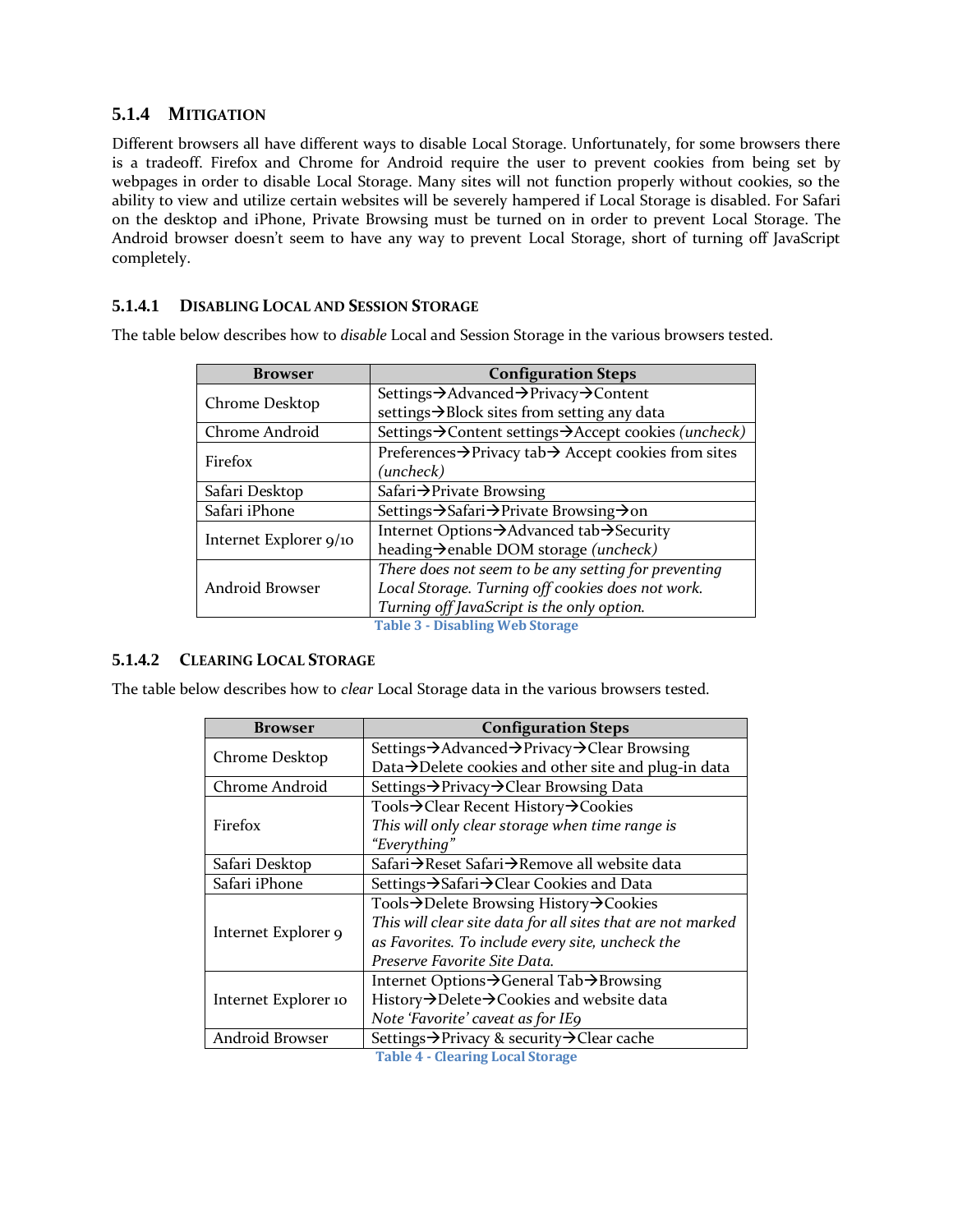## **5.2 WEB SOCKETS**

Web Sockets typically get a lot of attention due to the novelty of the feature. The Web Sockets API provides an alternative to HTTP polling for two-way communication from a web page to a remote server<sup>9</sup>. Without the typical overhead involved with XMLHttpRequests (Web Socket packets are framed with just two bytes) a web browser can create a bi-directional communication path with a remote server. This connection is left open for either side to transmit and/or receive. Real-time applications such as stock tickers and games are typical examples. Web Sockets perform a handshake over HTTP followed by basic message framing layered over TCP, so they cannot be used to connect to arbitrary ports or provide functionality like nmap<sup>10</sup> to scan for open ports and services.

The Web Socket protocol is designed to run over the standard HTTP/S ports (80/443) so that there is minimal disruption to existing infrastructure. If the protocol used non-standard ports, it is likely that firewalls and IDS devices would need to be reconfigured to prevent blocking the communication path. The Web Socket protocol can be understood as a very simple and non-disruptive way to expose a raw TCP connection over the web.

The Web Socket connection is created via a brief handshake process initiated by the client web browser. The client sends a request to the server requesting to "upgrade" to a Web Socket connection:

*GET /chat HTTP/1.1 Host: server.example.com Upgrade: websocket Connection: Upgrade Sec-WebSocket-Key: dGhlIHNhbXBsZSBub25jZQ== Origin: http://example.com Sec-WebSocket-Protocol: chat, superchat Sec-WebSocket-Version: 13*

The server will respond to the handshake request if it supports Web Sockets:

*HTTP/1.1 101 Switching Protocols Upgrade: websocket Connection: Upgrade Sec-WebSocket-Accept: s3pPLMBiTxaQ9kYGzzhZRbK+xOo= Sec-WebSocket-Protocol: chat*

The previous HTTP connection is now replaced by a Web Socket connection, allowing full-duplex data frames to be passed between client and server.

## **5.2.1 SECURITY IN THE SPEC**

The same origin model applies as usual; the Web Socket server must validate a request's origin as presented in the initial Web Socket request. If it is not valid, then the request should be rejected. Of course, this relies on the fact that the server is properly configured to only allow requests from specific domains. If the Web Socket connection transmits any kind of sensitive data, a secure communication path (protected by TLS) should be created.

The server is required to prove that it read the handshake, which it can only do if the handshake contains the appropriate parts. For instance, currently, fields starting with *|Sec-|* cannot be sent by an attacker from a web browser using only HTML and JavaScript APIs such as  $XMLH$ ttpRequest<sup>11</sup>.

To prove that the handshake was received, the server has to take two pieces of information and combine them to form a response. The first piece of information comes from the *|Sec-WebSocket-Key|* header field in the client handshake, *Sec-WebSocket-Key: dGhlIHNhbXBsZSBub25jZQ==*.

For this header field, the server has to take the value as present in the header field (the base64-encoded string minus any leading and trailing whitespace) and concatenate this with a specific Globally Unique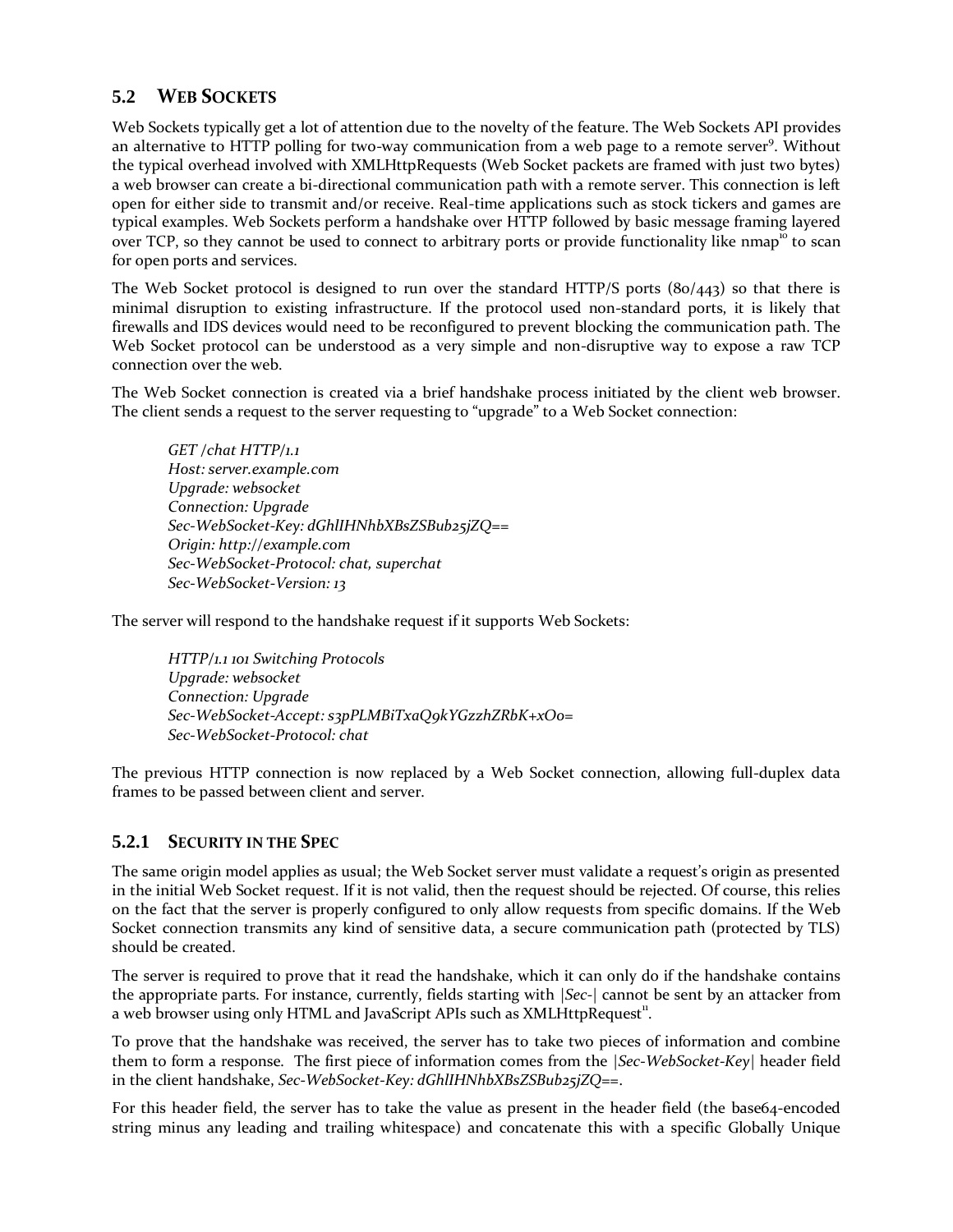Identifier<sup>12</sup> 258EAFA5-E914-47DA-95CA-C5ABoDC85B1. This concatenation is then hashed using SHA-1, base64-encoded, and returned in the server's handshake. The GUID is used because it is unlikely to be used by network endpoints that do not understand the WebSocket Protocol.

As a complete example, if the *|Sec-WebSocket-Key|* header field had the value *dGhlIHNhbXBsZSBub25jZQ==*, the server would concatenate the string *258EAFA5-E914-47DA-95CA-C5AB0DC85B11* to form the string *dGhlIHNhbXBsZSBub25jZQ==258EAFA5-E914-47DA-95CA-C5AB0DC85B11*. The server then takes the SHA-1 hash of this and base-64 encodes it to get the value *s3pPLMBiTxaQ9kYGzzhZRbK+xOo=*. This value is then echoed in the *|Sec-WebSocket-Accept|* header field.

## **5.2.2 TESTING DETAIL**

There are multiple Web Socket server implementations in a variety of languages including .NET, Java, C++, Python and Ruby. Many include client libraries as well. For a comparison of various WebSocket server implementations se[e http://en.wikipedia.org/wiki/Comparison\\_of\\_WebSocket\\_implementations.](http://en.wikipedia.org/wiki/Comparison_of_WebSocket_implementations)

The table below describes the browsers and platforms tested for Web Socket support. Out of these, the only browsers immune to abuse are IE9 and the Android Browser because the protocol is not supported.

| <b>Browser</b>       | Platform | <b>Web Socket Support</b> |
|----------------------|----------|---------------------------|
| Chrome               | All      | Supported                 |
| Firefox              | A11      | Supported                 |
| Safari               | A11      | Supported                 |
| Internet Explorer 9  | Win7     | Not Supported             |
| Internet Explorer 10 | Win8     | Supported                 |
| Android Browser      | A11      | Not supported             |

**Table 5 - Browser Web Socket Support**

## **5.2.3 ABUSE**

Web Socket vulnerabilities are likely to be centered on the server implementation. If an attacker is able to execute code due to an injection flaw, they may be able to log or intercept messages or perform DoS attacks on the server.

Perhaps more importantly, Web Sockets may be able to be abused to exfiltrate data from a user's machine. A Web Socket client does not necessarily have to be in the form of a web browser, it could be a standalone application. If a determined attacker is able to install a malicious program on a user's computer, a Web Socket connection could be used to send files to an attacker-controlled Web Socket server. Because the traffic would appear on standard HTTP ports, it could possibly bypass infrastructure firewalls and intrusion detection systems.

The JS-Recon<sup>13</sup> tool from Attack & Defense Labs<sup>14</sup> is an excellent example of using Web Sockets for malicious purposes. The tool is used for scanning networks by timing the status transition of port connections made by Web Sockets and/or Cross Origin Resource Sharing (CORS) connections. Using this information it is possible to determine whether the scanned port is open or closed. The tool does have some limitations, and practical testing showed mixed success. Still, JS-Recon serves to demonstrate the potential influence Web Sockets can have on the web.

## **5.2.4 MITIGATION**

If an organization wishes to stand up a Web Socket server, it should ensure that it is properly configured, especially against cross-domain abuse. Requests violating the same-origin policy are potentially the biggest threat to a Web Socket server implementation. The Web Socket standard includes provisions for secure communication over HTTPS. Implementing only the secure version of this protocol may prevent some abuses, or at least make it more difficult for potential attackers. As with all HTML5 features, the specification and API are still in flux. Careful consideration of Web Socket server implementations and thorough testing are crucial to a secure deployment.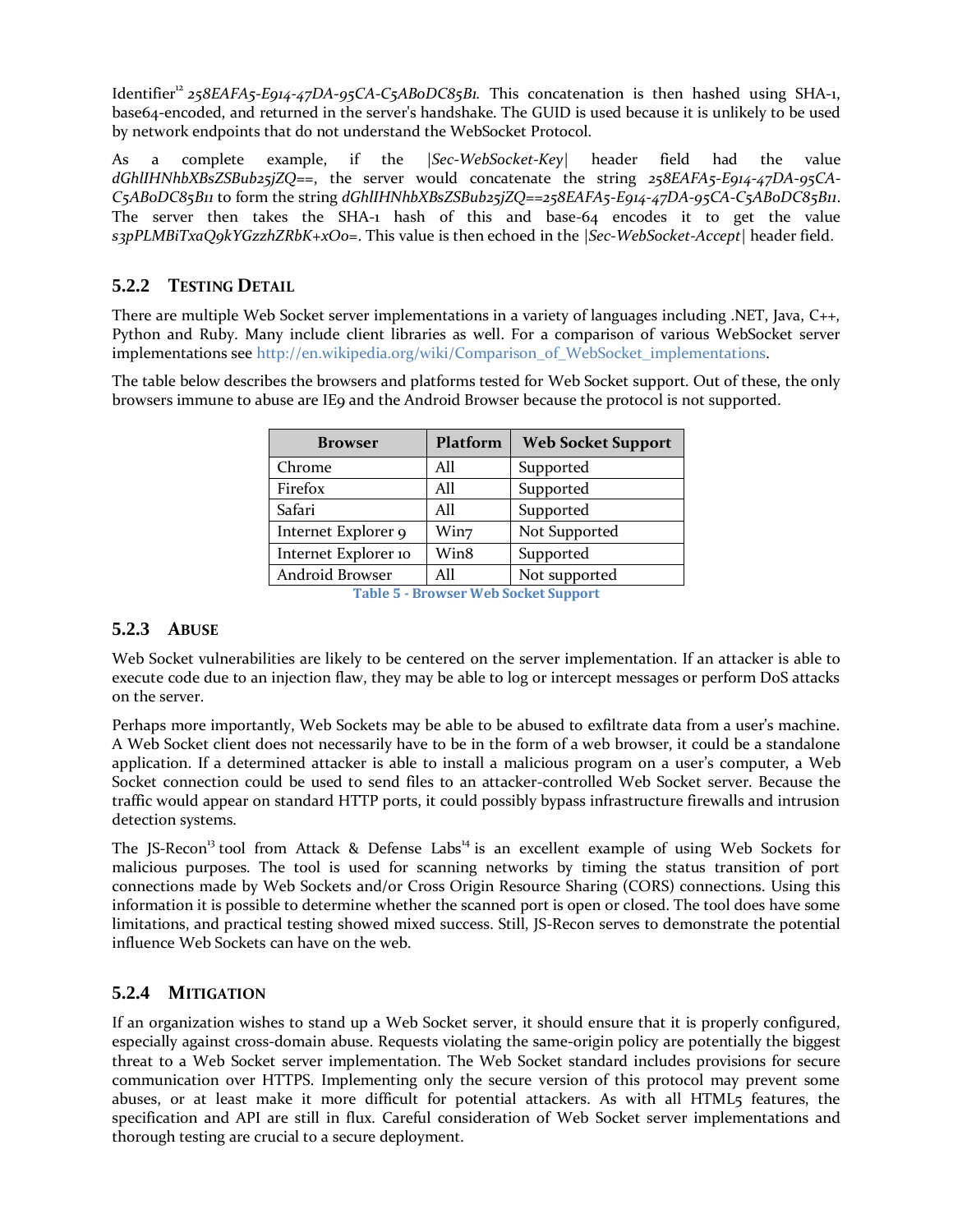## **5.3 GEOLOCATION**

The geolocation API is not technically part of HTML5, but it is often referred to as such. The API provides a means to determine a user's location via JavaScript, returning latitude, longitude and accuracy. If run on a mobile device, the internal GPS along with cell tower triangulation is used because it is more precise; a desktop computer would use an IP-geolocation service and/or local Wi-Fi hotspots.

Typical use-cases for this API include mapping functions such as navigation assistance and points-ofinterest applications. Breaking local news events, marketing and advertising are also common examples. Another important use-case is that of social networking. A "Show Friends Near Me" type of functionality could potentially give users access to a collection of locally-stored GPS data. A common implementation practice is to cache data to improve resolving speed, especially on mobile devices. This could lead to the storage of a trail of user positions over a period of time.

For the most part, the geolocation API is not as invasive as it may seem. Users must be prompted for their consent by the website or service that is attempting to use their location. Privacy concerns are well-noted in the specification, as there is no doubt this information could be easily abused.

Different platforms handle the consent request prompt and the resulting saving, clearing or blocking of permission slightly differently. Users should be aware of these subtle differences when using different platforms if the need for location-based services is occasionally desired. Of course, if there is never a need for a user to share their location, all platforms offer the ability to turn this feature off permanently.

## **5.3.1 SECURITY IN THE SPEC**

Privacy is the main issue, as there is only one piece of meaningful data: the user's location. The specification devotes a small section to discuss security and privacy as it relates to the API<sup>15</sup>. The authors realize the need to protect user privacy when using such a relatively powerful piece of data. The first sentence in the privacy considerations section states:

#### *User agents must not send location information to Web sites without the express permission of the user.*

It goes on to discuss how an implementation must respect the permission of the user and only request location information when it is necessary and to not persist the information any longer than is needed to perform the function required. The last section is basically a recommendation to implementers that they attempt to protect the user from themselves as much as is feasible and to promote user-awareness of the technology.

## **5.3.2 TESTING DETAIL**

Testing on the geolocation API centered on determining which platforms supported geolocation and if any user-agent failed to properly request permission. Revocations of the permission as well as methods to deny or block location requests are also documented.

## **5.3.2.1 CHROME (OSX/UBUNTU/WIN7)**

When visiting a website requesting location services, the following prompt will pop up right below the URL bar: *<domain name> wants to track your physical location*. This prompt will ask once and then keep the selected permission unless it is explicitly granted or revoked at a later time. It will persist thru cacheclearing, browser reboot and appears to share the permission with Incognito mode. If location permission is granted while browsing in Incognito mode, the permission will be valid in regular browsing mode and viceversa. Opening a new tab or window for the same page that requested permission will not re-prompt the user once they've accepted.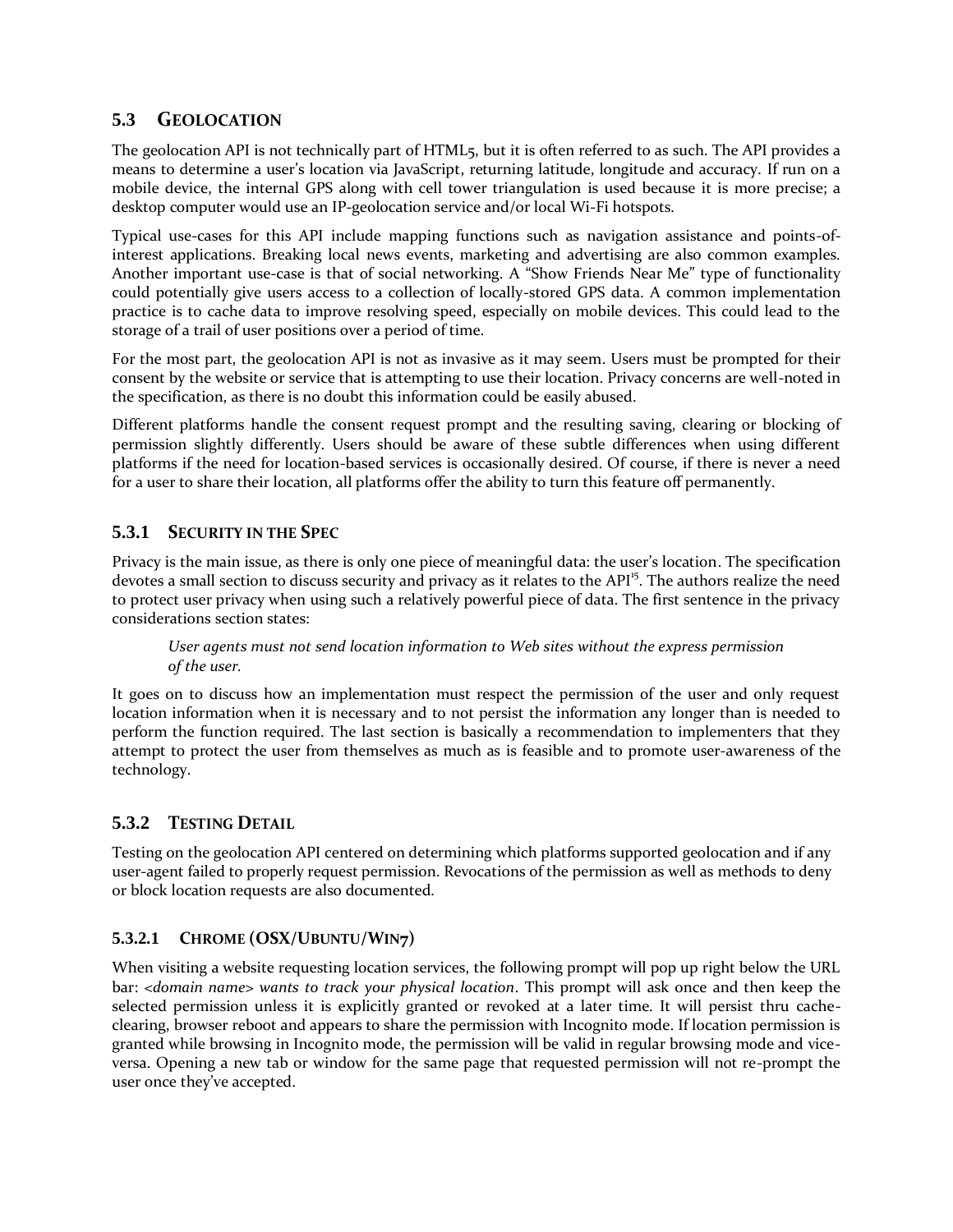#### **REMEDIATION**

To clear permissions that have already been granted to a site, click the "target" icon in the URL bar of a non-Incognito window and choose *Clear these settings for future visits*. Location settings can be managed by going to Settings->Show advanced settings->Privacy->Content settings->Location. Permission settings can then be set to *Ask me when a site tries to track my physical location*, *Allow all sites to track my physical location* or *Do not allow any site to track my physical location*. Furthermore, by selecting *Manage exceptions* location permission can be viewed and managed on a per site basis.

When browsing in Incognito mode, it does not appear to be possible to clear the location settings via the "target" icon in the URL bar and the *clear these settings for future visits* option. The button will appear to click but will not actually clear the location permission cache. Choosing to clear the permission from a regular window will clear the location permission and force a new request from the Incognito window if the page is refreshed.

## **5.3.2.2 CHROME (ANDROID 4.0.3)**

When accessing a site requesting location permissions in Chrome for Android, the prompt will state: *<domain name> wants to use your device's location* and display *Deny* and *Allow* buttons. Both options are all or nothing – the user has either permanently allowed or permanently denied the website from accessing location data. Predictably, these settings survive device reboot. The permission granted is also available when browsing using an Incognito tab. If location permission is granted while browsing in an Incognito tab, the permission will persist for the same site accessed in normal browsing mode.

#### **REMEDIATION**

To permit or deny location services after the initial website prompt, navigate to Chrome Settings->Content settings->Website settings. Locate the individual site and select it. To allow previously denied permissions, check the *Location access* checkbox. To deny previously allowed permission, uncheck *Location access*. Once again, the page currently displayed will continue to use its originally granted permission level; refresh the page for the new settings to take effect. To globally allow or deny location services in the Chrome browser go to Settings->Content settings and check or uncheck the *Enable location* checkbox.

## **5.3.2.3 FIREFOX (OSX/UBUNTU/WIN7)**

Firefox presents more fine-grained control for location permissions. The default prompt asks a user: *Would you like to share your location with <domain name>?* The default option is set to *Share Location*. It is not explicitly stated, but this is on a per-request basis, so every time the application requests the user's location (even on the same page) it will display a prompt. Clicking the small arrow in the permission prompt will display a menu that provides *Always Share Location*, *Never Share Location* and *Not Now* permission options.

If *Always Share Location* or *Never Share Location* is chosen, the permission will persist across multiple tabs, windows and Private Browsing sessions. If location permission is permanently allowed or denied while in a Private Browsing session, that permission will also persist when Private Browsing is disabled.

A caveat with Private Browsing is that the initial request for permission does not have as many choices as non-private browsing. The user is presented only with *Share Location* or *Not Now* on a per request basis. Every time the website requests the user's location they will be prompted whether or not they denied or allowed the previous request.

#### **REMEDIATION**

Removing or granting permissions after the prompt is not as obvious as it perhaps could be. Clearing the cache or cookies does not affect location permission data. If the user decides to change their mind after the initial prompt, they must follow a number of steps. The user must be viewing the website and then go to ToolsPage InfoPermissions. Under *Share Location* is the ability to select *Always ask*, *Allow* or *Block*. This setting will be initially populated based on the user's response to the initial prompt as described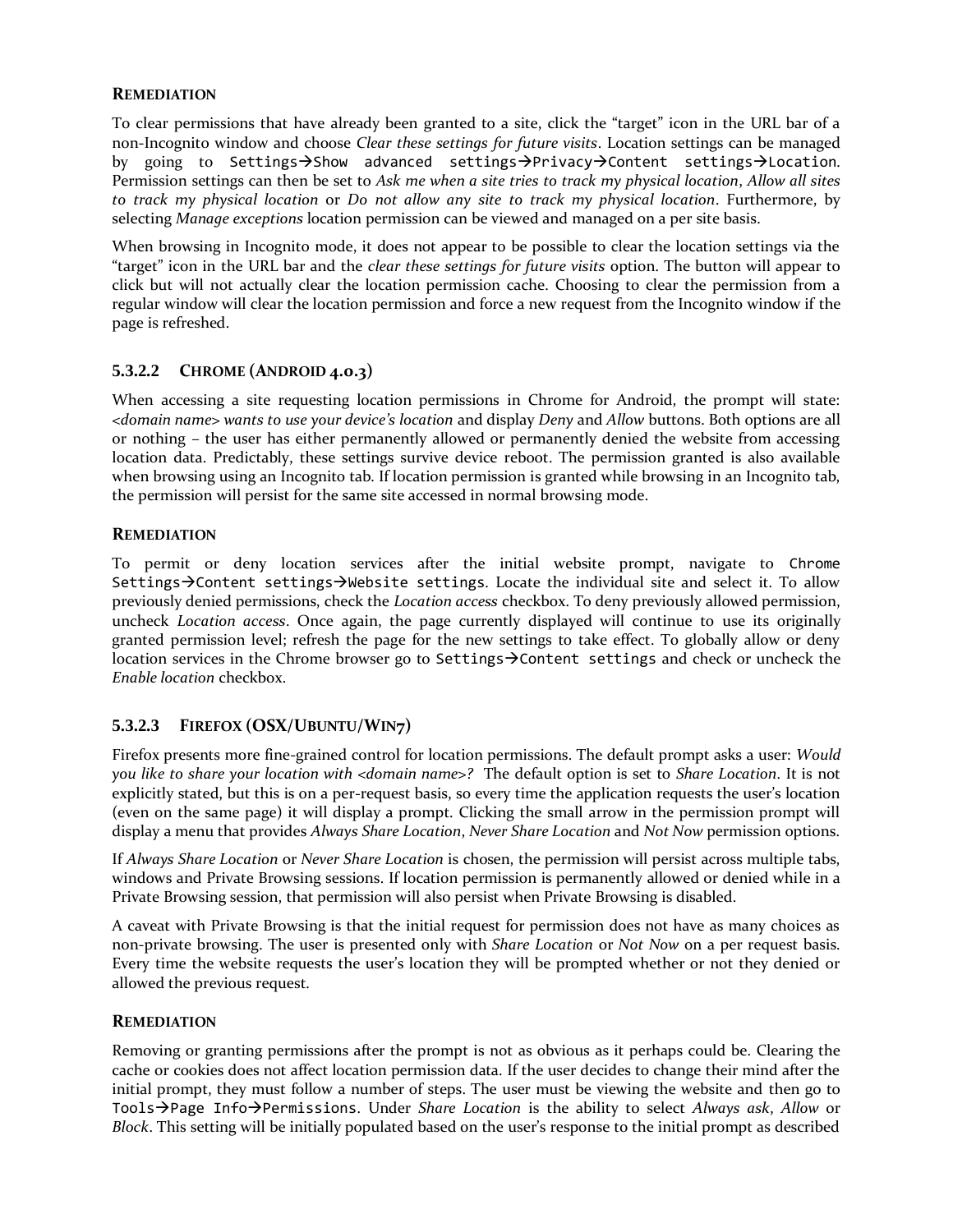above. Page Info permissions are the same between private and non-private browsing, setting one affects the other.

There is no global allow/deny as in Chrome, the user must choose to "Never Share Location" for each site that requests it if they desire their position to remain unknown.

### **5.3.2.4 SAFARI (OSX)**

Safari also prompts the user for each request, even if it is within the same page, but with a slight caveat. If, for instance, there is a button that a user must click to generate the location services, the initial button click will prompt the user for permission, but subsequent button presses will not. Reloading the page resets this behavior. Opening new tabs or windows on the same site will cause a re-prompt for permission. Safari's prompt states: *The website <domain name> would like to use your current location* with the added option of a *Remember my decision for one day* checkbox related to the *Allow* or *Don't Allow* buttons. This feature will store the permission for 24 hours and will persist across multiple tabs and windows as well as application restart.

As with the previously discussed browsers, Private Browsing does not have its own permission set – they are shared between private and non-private browsing sessions.

#### **REMEDIATION**

Safari is hooked into the OSX System Preferences. The user has the ability to enable or disable Location Services on a system-wide basis by accessing System Preferences $\rightarrow$ Security & Privacy-Privacy-Enable Location Services. Note that OSX Location Services are on by default. An OSX support article<sup>16</sup> states that unchecking an application in the list of services allowed has the effect of denying the application the use of location services. Testing proved this to be not entirely accurate. With the Safari.app checkbox deselected, Safari will still prompt the user for their location, accept the decision and display the content. If Location Services is completely disabled here, Safari will silently deny all requests. Completely turning off Location Services will of course prevent other applications from utilizing any location-based services as well.

If Location Services are enabled system-wide, Safari can be manually configured to block location permission. Accessing the Safari Preferences-Privacy tab allows the user to *Limit website access to location services*. The user can globally set location services permissions here with the following options: *Prompt for each website once each day*, *Prompt for each website one time only* and *Deny without prompting*. If a user desires to completely block location services within Safari, this last option is the proper configuration. The *Prompt for each website once each day* option is slightly misleading because once it is set the logical assumption would be that each website will ask once and not again for 24 hours. After selecting this option and accessing a location services website, the standard prompt is displayed. If the user neglects to select the *Remember my decision for one day* checkbox, they will continue to be prompted for each subsequent request. This selection within Safari preferences does not appear to be a truly global setting. If a user selects *Prompt for each website one time only* and access a location services website, the prompt will appear but is slightly different. Instead of the *Remember my decision for one day* checkbox, it is replaced with a *Remember my decision and don't ask me again* checkbox which will permanently allow the current site access to location information. As with the previous example, if the user neglects to select this checkbox they will be re-prompted at the next permission request.

## **5.3.2.5 SAFARI (IPHONE)**

In the mobile version of Safari, every website will prompt for permission for each request for location services. The only options presented to the user are *Don't Allow* or *OK* buttons in the *<domain name> Would Like To Use Your Current Location* popup. Subsequent requests within the page granted access will succeed without user intervention. Denying the initial request will cause subsequent requests to also fail, until the page is refreshed.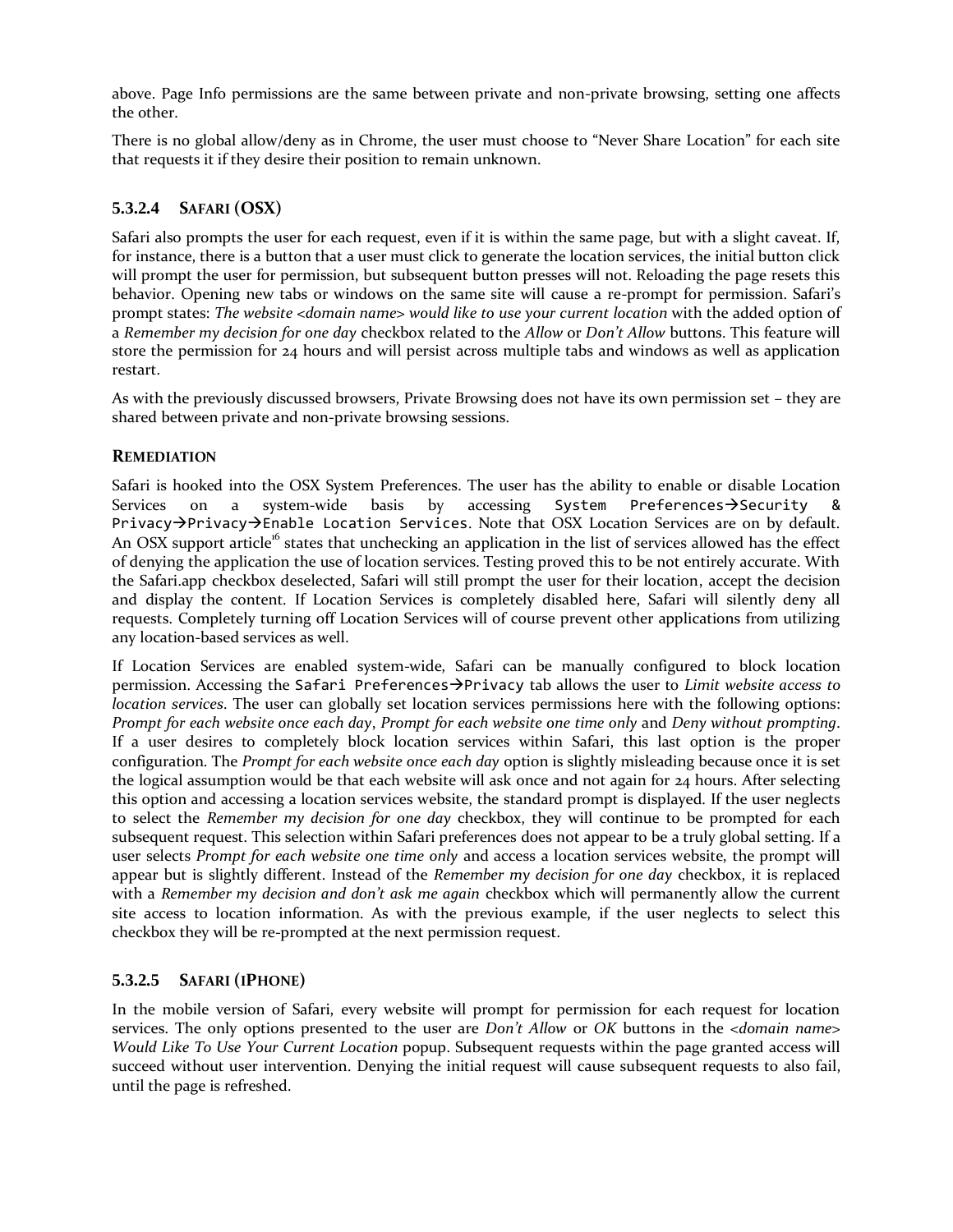#### **REMEDIATION**

Location settings can be managed by accessing Settings $\rightarrow$ Location Services. In this menu the user is allowed to turn off location services globally or per-application. By default, Location Settings are turned on. If the setting is turned off, globally or per-application, the user will not be prompted for permission and the request will fail silently. If location services are turned off, subsequent requests within a page that has already been granted access will fail, even if the page has not been refreshed. Once location services are reenabled, the user is prompted for permission on subsequent requests, the permission is not saved.

## **5.3.2.6 INTERNET EXPLORER 9/10 (WIN7/WIN8)**

The Internet Explorer location services permission prompt pops up at the bottom of the screen, as opposed to the other browsers that display the prompt right below the URL bar. In this location it can be somewhat easy to miss. The prompt request states: *<domain name> wants to track your physical location* and presents *Allow once* and *Options for this site* buttons. The options button contains a small arrow indicating multiple choices, *Always allow* and *Always deny and don't tell me*.

The easiest button to click is the *Allow once* button, which will give permission once per site, per tab/window. Permission will last for the session, until the browser is closed. Multiple requests from the same site will be allowed without further prompts. Opening a new tab in the same window to the same site causes a re-prompt. Choosing *Always allow* will cause the site to not prompt the user again. The *Always deny and don't tell me* option performs as expected.

Granting permission in a regular window and then opening the same site in an InPrivate mode window causes the site to request permission again, even if the user requested the *Always allow* option. Requests for location services in an InPrivate window only display the *Allow once* button. Opening a new tab in the same InPrivate window to the same site causes a re-prompt. To deny permission during InPrivate browsing, the user must click the "x" to close the prompt pop-up.

#### **REMEDIATION**

To clear previously accepted or denied permission, go to Internet Options $\rightarrow$ Privacy $\rightarrow$ Clear Sites. On opening a new tab/window to a website requesting location services, the user will again be prompted. There is one caveat when clearing location permissions; it does not take effect until the window with the site that has been granted the permission has been closed. If a user selects *Clear Sites*, the current website will still retain its allowed permission. Refreshing the site does not make a difference, subsequent requests on that page are still allowed. This caveat affects InPrivate browsing as well. Select the checkbox to the left of the Clear Sites button labeled *Never allow websites to request your physical location* to globally deny location prompts in Internet Explorer.

Note: In Windows 8 there is a control panel option called *Location Settings* that allows an administrator to enable or disable the *Windows Location Platform*, which is enabled by default. This will set location permissions system-wide. If the *Turn on Windows Location Platform* checkbox is unchecked, all subsequent requests for location services are instantly denied, even if IE10 is open to a page that has already been granted permission. Refreshing this page or making requests for location services are all silently denied. Interestingly, once location services are re-enabled via the system setting, the permissions for the website revert back to whatever option was previously chosen. For instance, if a user chooses *Always allow* for a particular website while Windows Location Services is enabled, the website processes the location information without issue. If the Windows Location Services are then disabled, all requests are denied. Once Windows Location Services are re-enabled, the website does not request permission again – it will process location requests under the previous permission setting which was *Always allow*.

Win7 IE9 has something called *Location and Other Sensors* but it is not the same.

#### **5.3.2.7 ANDROID BROWSER 2.3.6 AND 4.0.3**

When a website requests location information from the Android Browser, a *<domain name> wants to know your location* window pops up with *Share location* and *Decline* buttons as well as a *Remember preference*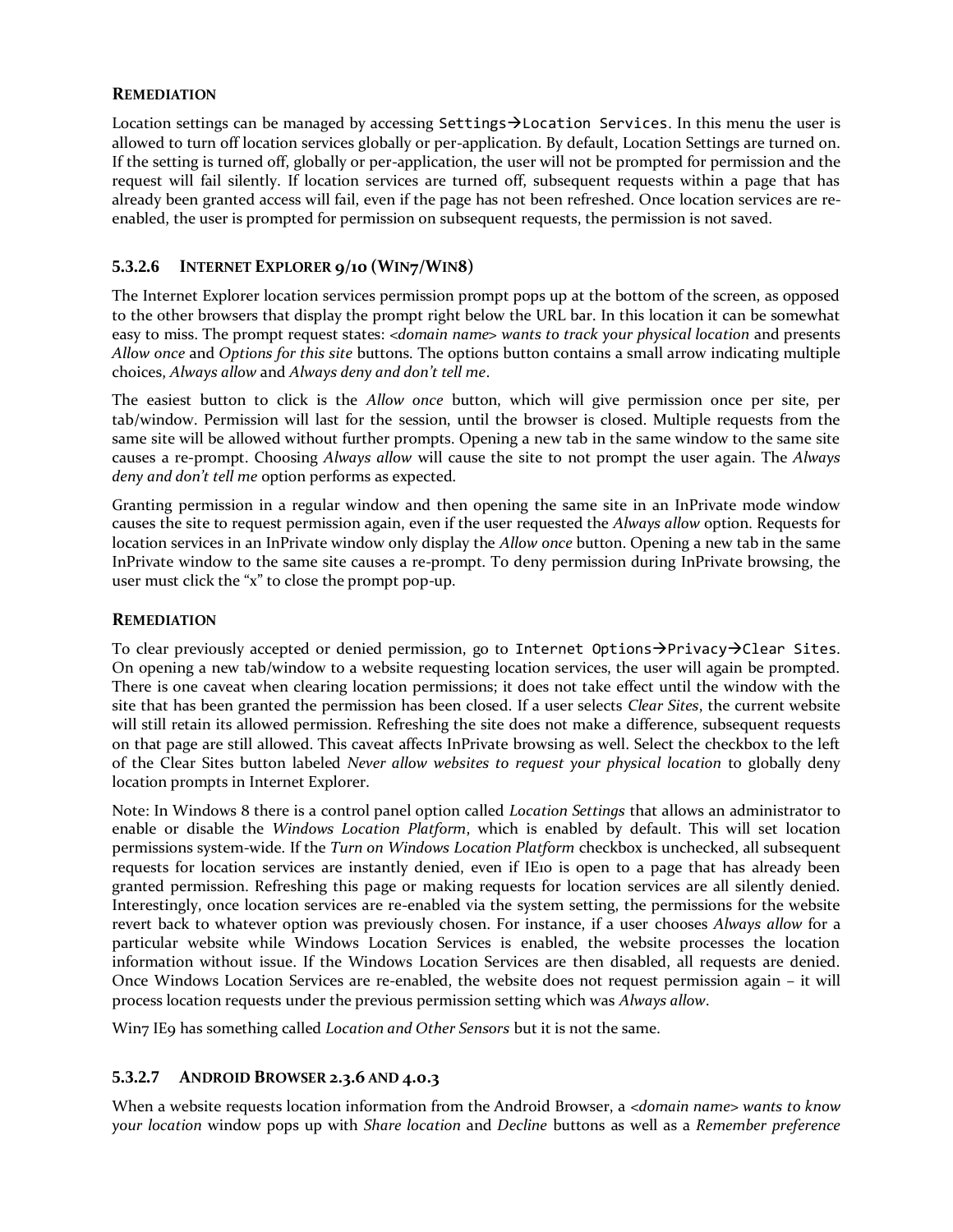checkbox that is checked by default. A separate request on the same page will cause the website to request permission again, but not for multiple requests of the same control (i.e. multiple presses of a "what's my location button") or page refresh. If the *Remember preference* checkbox is unchecked, the permission setting will not survive reboot; if it is checked, it will. When a user grants a site permission, a popup displays briefly at the bottom of the screen *This site can access your location. Change this in Settings Website Settings*.

#### **REMEDIATION**

Navigating to Browser Settings $\rightarrow$ Clear location access will clear the permissions for all sites. The option directly above it is *Enable location*. Uncheck this to deny all requests for location data. If *Enable location* is disabled after a site has already been granted location permission, that site will continue to function with the granted permission until the page is refreshed. The *Clear location access* option must be selected prior to disabling *Enable location* to prevent this behavior.

Navigating to Browser Settings-Advanced-Website settings will show all individual sites that have been granted location permission.

To prevent all applications from prompting for location information in Android 2.3.6, navigate to Device settings->Location & security settings->My Location and uncheck *Use wireless networks* and *Use GPS satellites* to turn off location services device-wide.

The settings are similar in Android 4.0.3, navigate to Device Settings > Location services and uncheck *Google's location service* and *GPS satellites*.

Note: When turning on *Use wireless networks* or *Google's location service* the user must agree to the *Location consent* popup that states: *Allow Google's location service to collect anonymous location data. Collection will occur even when no applications are running!*

### **5.3.3 ABUSE**

For the most part, the browsers tested performed well in regards to properly prompting the user and allowing them to grant or revoke permissions after the initial prompt. It is perhaps a logical assumption that any data set during a "private" browsing session would persist only for that session, but that is not the case in Chrome or Safari (with *Remember my decision* checked). In Internet Explorer and Firefox, because the user is not permitted to make a permanent "Allow" decision, this is not an issue.

The security implications of this feature are centered on the UI and interface design/notification but the concern is a strong one. If a user does not clearly understand what they are accepting and are not provided an easy means to change their mind after the fact, their privacy could be at risk. This relates more to mobile than desktop browsers because unless a user has GPS hardware installed, the location will typically not be terribly accurate. At the very least, it is not as accurate as a mobile device with GPS that is always on as a user moves. Besides discovering a user's immediate location, the larger concern may be tracking the movement of a user. If a user is not aware of how long an application stores the permission granted to it, it may continue to request and receive updated location information without the user's express consent effectively tracking the user as they move throughout the environment.

## **5.3.4 MITIGATION**

In an environment such as the enterprise where corporate administrators have control over a user's computer, location services can be turned off at the browser or system level if there is no business need for them. The situation becomes more difficult when dealing with Bring Your Own Device (BYOD) policies, as corporate IT may not have the ability to disable location services on a user's personal device. In this circumstance, user-education (though unreliable) may be the only solution.

For the average user, disabling location services on a per-application or per-device level would obviously prevent surreptitious tracking, although this may be undesirable from a functionality point of view. Understanding the browsers and platforms being used and the intricacies of each will go a long way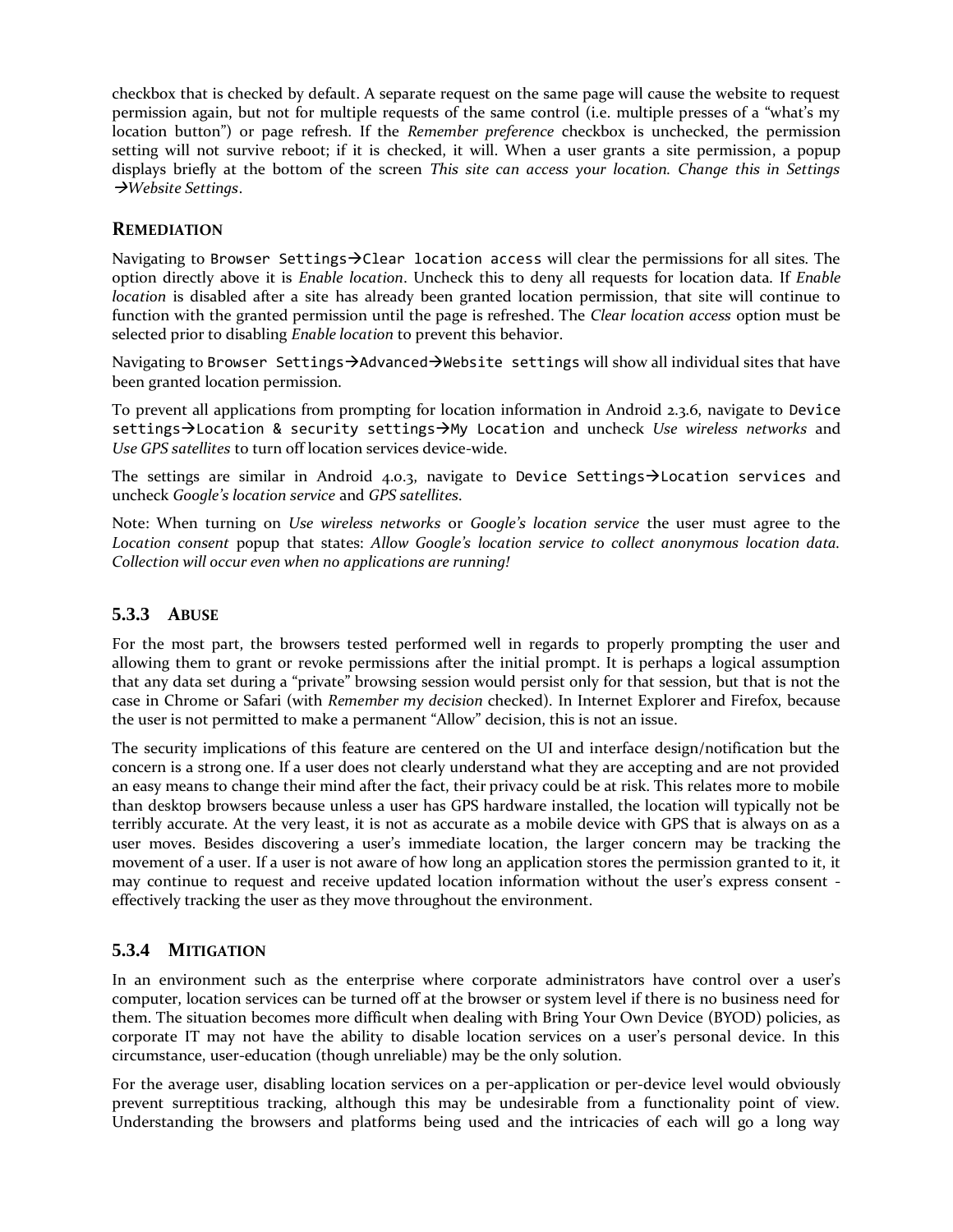towards using location services safely. Above all, the user must carefully read the display when they are prompted to share their location and manually clear the permission when it is no longer needed.

Note that content loaded in iframes can also ask for a user's location. For example, a malicious advertisement is loaded in an iframe in a familiar website. This ad requests the user's location, which the browser will display in a popup prompt. The user, believing they are being prompted for their location from the trusted website, unknowingly allows the ad access to their location information. Therefore it is important to read the prompt carefully and make sure the domain name asking for location data is the one that the user has purposefully navigated to and has a need for that data.

## **5.4 SCALABLE VECTOR GRAPHICS (SVG) ELEMENT**

The SVG specification has been around since 1999, so it is hardly new. However, with the introduction of HTML5, it is gaining widespread support as a full-fledged standard. SVG is a language for describing twodimensional vector graphics in XML combined with raster graphics and multimedia<sup>17</sup>. It is intended to be used instead-of or in-addition-to the <canvas> element. At a very high level SVG and canvas perform the same function (draw graphics) but they are different technologies that are each suited to certain jobs $^{18}$ .

The SVG standard gets especially interesting when taking into consideration the <foreignObject> element<sup>19</sup>. Using this element, HTML and script can be embedded in a SVG "image." In this manner, SVG capabilities such as object transformation can be performed on HTML content. Of course, the use of HTML and script content is not limited to only legitimate uses; an attacker can easily construct an SVG file containing malicious content. If this file is loaded by a web page, the attacker's content will execute.

An SVG object can be embedded in a webpage using a variety of tags, including  $\langle \text{img}\rangle$ ,  $\langle \text{canvass}\rangle$ , <iframe>, <object> and <embed>. However, while the <img> and <canvas> tags will display an SVG image, HTML and script content will not execute as these tags will only render the file as a static image. Furthermore, cross-origin restrictions with the object and embed tags prevent loading of cross-domain content. So while it is possible to include these tags in an SVG file, the content they reference must belong to the same domain. A file upload functionality that accepts any file type is likely the best attack vector as the SVG file must be hosted in the same domain for this attack to be effective.

## **5.4.1 SECURITY IN THE SPEC**

Security is not addressed in the specification.

## **5.4.2 TESTING DETAIL**

To test the ability to display HTML and JavaScript in an SVG image, an SVG file was created containing a <foreignObject> element. Within that element various HTML tags were used to display content, such as <input> <script> <a> <object> and <iframe>. This file was then embedded in an HTML file in multiple ways, using <img>, <canvas>, <object>, <iframe> and <embed> to determine how or if the HTML content (and especially the script) embedded within the file would execute. Also within the file a URL to a different domain was embedded within an <iframe>, <object> or <embed> tag to determine how the content would behave when loaded within an SVG file. As the results will show, it is possible to embed JavaScript in an SVG file that will have access to the parent page's DOM. The table in [Appendix A](#page-19-0) outlines the methods tested on each platform and their success or failure.

The only platform and tag combination that this exploit will not execute on is Android Browser 2.3.6 using the <embed> and <object> tags in the main HTML page. All other platforms and browsers tested will execute the script no matter how the SVG file is embedded and coded. It may be more difficult to exploit this vulnerability on certain platforms, depending on the options available to an attacker on the main page and the level of misdirection/obscurity desired.

Pages loaded by the iframe within the SVG file are still held to the same origin policy of the parent page; pages with the *X-Frame-Options* HTTP header enabled will not load. Even if the site has no such option enabled, it will still not be able to access the DOM of the parent page or the SVG file.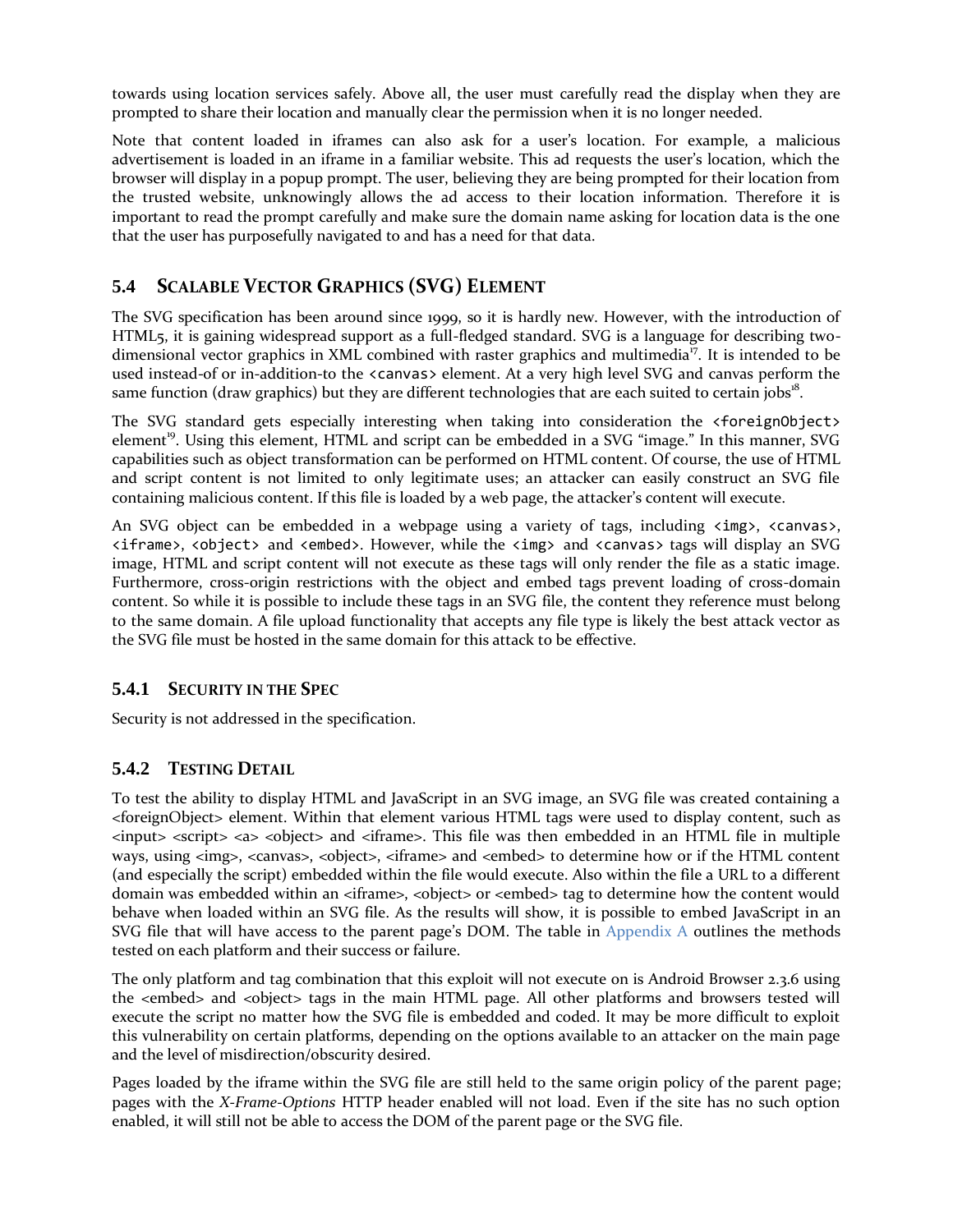## **5.4.3 ABUSE**

The options for abuse are limited by the vectors in the parent page. If it is possible to upload a SVG file somewhere on the same domain as a page that has an injection vulnerability that will support an  $\langle$  if rame>, <embed> or <object> tag, the exploit will be successful. If a website's file upload functionality places the file in the DOM in something other than an  $\langle \text{img} \rangle$  or  $\langle \text{canvas} \rangle$  tag the exploit also may be successful.

### **5.4.4 MITIGATION**

At the present time there is no easy way to actually prevent an SVG file from containing the <foreignObject> element and HTML/JavaScript. It may be possible to inspect the content of uploaded files and remove unsafe tags or reject the file if it appears to contain malicious code. A better way to prevent this exploit is to prevent SVG files from being accepted by file upload functionality, but this may not be desirable. Placing SVG files in non-executing tags like <img> or <canvas> will also prevent scripts from executing. Finally, placing user-generated content on a separate subdomain is a technique used by many companies to leverage the same origin policy for security purposes.

## **5.5 WEB WORKERS**

Web Workers provide the ability for a web browser to run scripts in the background, thereby freeing the user interface. In this manner, long-running JavaScript code can continue to run and will not freeze the current webpage, providing an enhanced user experience. According to the specification:

*Generally, workers are expected to be long-lived, have a high start-up performance cost, and a high per-instance memory cost<sup>20</sup> .*

There are two different types of worker objects, each with certain capabilities. A *dedicated worker* is linked to its creator but can only be accessed by the script that created it. *Shared workers,* once created, can be used by any script running in the same origin.

Web workers have limited access once they are running; a list of the available JavaScript features follows:

- XMLHttpRequest
- Application Cache
- create subworkers
- navigator object
- location object
- setTimeout method
- clearTimeout method
- setInterval method
- clearInterval method
- importScripts method

Workers also do not have access to the DOM of the parent page, although a properly configured script could pass data back to the parent page that could then place the data in its own DOM. Typical uses of web workers include:

- Number processing Performing complex mathematical calculations, including applications such as cryptography
- Input/output Fetching real-time stock quotes
- Image Processing Very high-resolution pictures, game graphics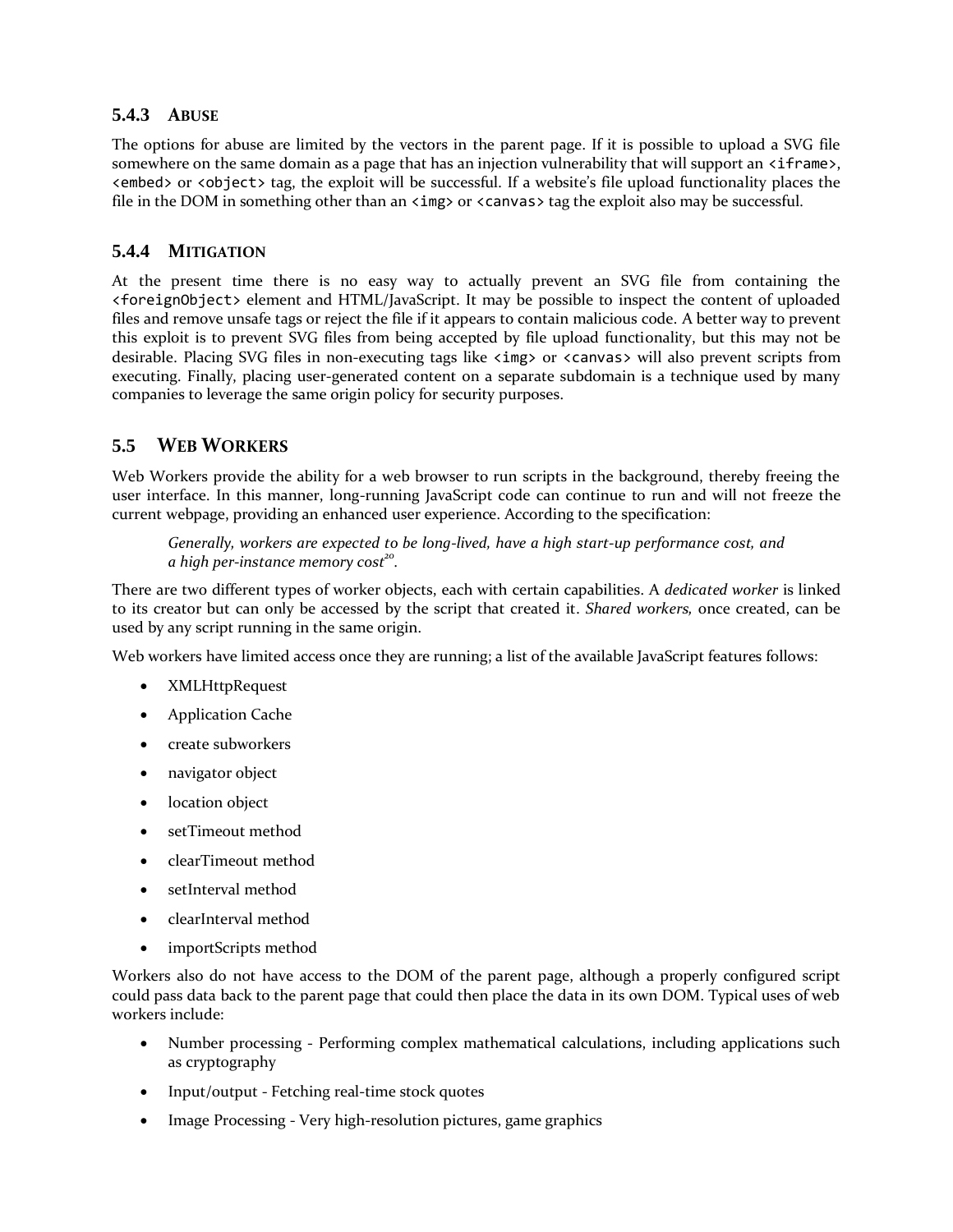Processing data from XmlHttpRequests - Updating content for very large files

### **5.5.1 SECURITY IN THE SPEC**

Security is only touched upon briefly in the specification, with cross-origin concerns chief among them. Browsers must be careful to deny cross-origin requests by workers, as with any other technique.

*Note: Thus, scripts must be external files with the same scheme as the original page: you can't load a script from a data: URL or javascript: URL, and an https: page couldn't start workers using scripts with http: URLs<sup>21</sup> .*

Firefox had a bug in version 3.6 where the *importScripts()* method was allowed to read and parse JavaScript cross-domain, but it has since been fixed<sup>22</sup>.

#### **5.5.2 TESTING DETAIL**

The web browsers and platforms that support web workers appear to coincide with published data as depicted in the table below.

| <b>Browser</b>       | Platform | <b>Web Worker Support</b>  |
|----------------------|----------|----------------------------|
| Chrome               | All      | Supported*                 |
| Firefox              | All      | Supported                  |
| Safari               | A11      | Supported*                 |
| Internet Explorer 9  | Win7     | Not Supported              |
| Internet Explorer 10 | Win8     | Supported                  |
| Android Browser      | All      | Not supported <sup>+</sup> |

**Table 6 - Browser Web Worker Support**

\* Neither Chrome nor Safari support subworkers at the moment. Subworker support is a known issue in Chrome<sup>23</sup>

<sup>+</sup>The Android Browser in both platforms tested does not support web workers. In addition, the error thrown to the JavaScript console *Uncaught ReferenceError: Worker is not defined* is very similar to the one thrown by Safari and Chrome, indicating a lack of support of subworkers. If and when the Android browser gets support for web workers, it will be interesting to see if subworkers are supported as well.

## **5.5.3 ABUSE**

The biggest case for abuse of web workers (besides implementation flaws) is that JavaScript is now running in the background for a potentially long period of time without a user's knowledge. Before web workers, if a script ran for too long, a popup window would alert the user (usually something along the lines of "a script has become unresponsive") and allow the user to stop the script or allow it to continue. Even the most uneducated user may become suspicious or frustrated if too many of those popups occur and navigate away from the page or quit browsing entirely.

With scripts being moved to the background, developers may be tempted to create larger, slower scripts because they will no longer affect the user experience. This new functionality is not without a cost however, web workers may appear invisible to the user but they are still using system resources. A poorly written web worker will consume system memory unchecked until the browser tab or window is closed or the browser crashes. Even if the browser does not crash, a process eating up 80-90% of system memory or CPU is sure to degrade the user experience system wide, not just for a particular website.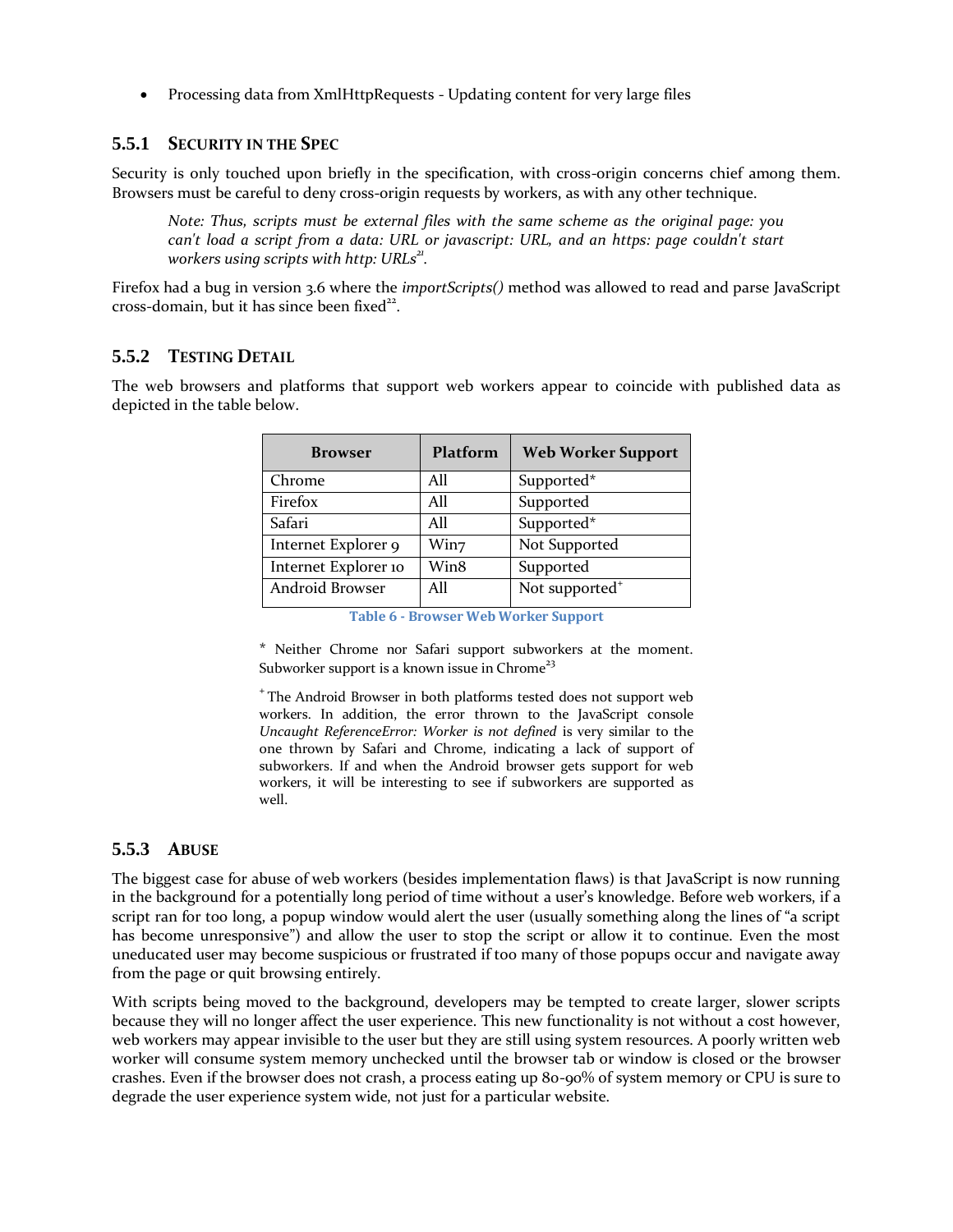Of the platforms tested, it was simple to cause mobile Safari to crash by creating a web worker infinitely looping over an XMLHttpRequest. In a typical page, if a script were to run for too long, a popup would appear alerting the user to the unresponsive script and allow them to terminate it. With scripts running in the background that is no longer the case – the browser will just crash or continue to eat system memory until the tab or window is closed. Since most users keep tabs open for a long time, this could allow a script to continue running for some time without a user's knowledge.

If an attacker can lure users to a page (such as an online game) that creates a malicious web worker, as long as the user stays on that site (or keeps the tab/window open) the script will continue to execute. Browserbased botnets can be a concern, as well as Bitcoin generation or distributed password cracking.

Because it is technically possible to create web workers inline (within a single webpage instead of separate JavaScript files) it may be possible for an attacker to exploit a Cross-Site Scripting vulnerability on an otherwise friendly site that would create and run their malicious web worker. Imagine a stored XSS on a popular site many users often keep open in a tab or window for extended periods of time like CNN or Google. The malicious script would continue to execute, performing actions unbeknownst to the user.

## **5.5.4 MITIGATION**

There is currently no way to prevent individual web workers from executing, short of turning off JavaScript altogether. This is unfortunate, since due to the lack of user interaction the potential for abuse can be high. The saving grace, as it were, is that the worker will stop executing once the tab or window is closed. Educating users to this threat may help to prevent any long term damage done by unknown sites if the tab or window is immediately closed after viewing. Of course, there are many other ways to get compromised by visiting a malicious site and the "close the tab" rule is unrealistic to enforce on legitimate websites, although the chances of popular websites hosting malicious code may be slightly lower.

## **6 CONCLUSION**

HTML5 brings a number of refinements and new features to the web, and with it, new security concerns. The concepts and features presented in this paper are only a small subset of the many new offerings described in the W3C and WHATWG specifications. Due to time constraints, a full analysis was not performed of all HTML5 features. In the interests of completeness, a few of the more popular are briefly outlined below.

## **6.1 CROSS ORIGIN RESOURCE SHARING (CORS)**

The CORS specification defines specific HTTP headers to be used by a web server to allow access to its resources by a web page from a different domain. The basic functionality of CORS is rather simple. A web server or application that supports CORS sends an extra HTTP header in its response that dictates the domain or domains allowed to access information. All modern browsers currently support CORS.

*Access-Control-Allow-Origin: http://AllowedDomainName.com Access-Control-Max-Age: 3628800 Access-Control-Allow-Methods: PUT, DELETE*

The CORS specification is one of the more security-intensive features because it has a high potential for abuse. As it would be too lengthy to repeat here, the following links will direct the reader to the appropriate sections.

- <http://www.w3.org/TR/cors/#security>
- <http://www.w3.org/TR/cors/#resource-security>
- <http://www.w3.org/TR/cors/#user-agent-security>
- <http://www.w3.org/TR/cors/#cors-api-specification-security>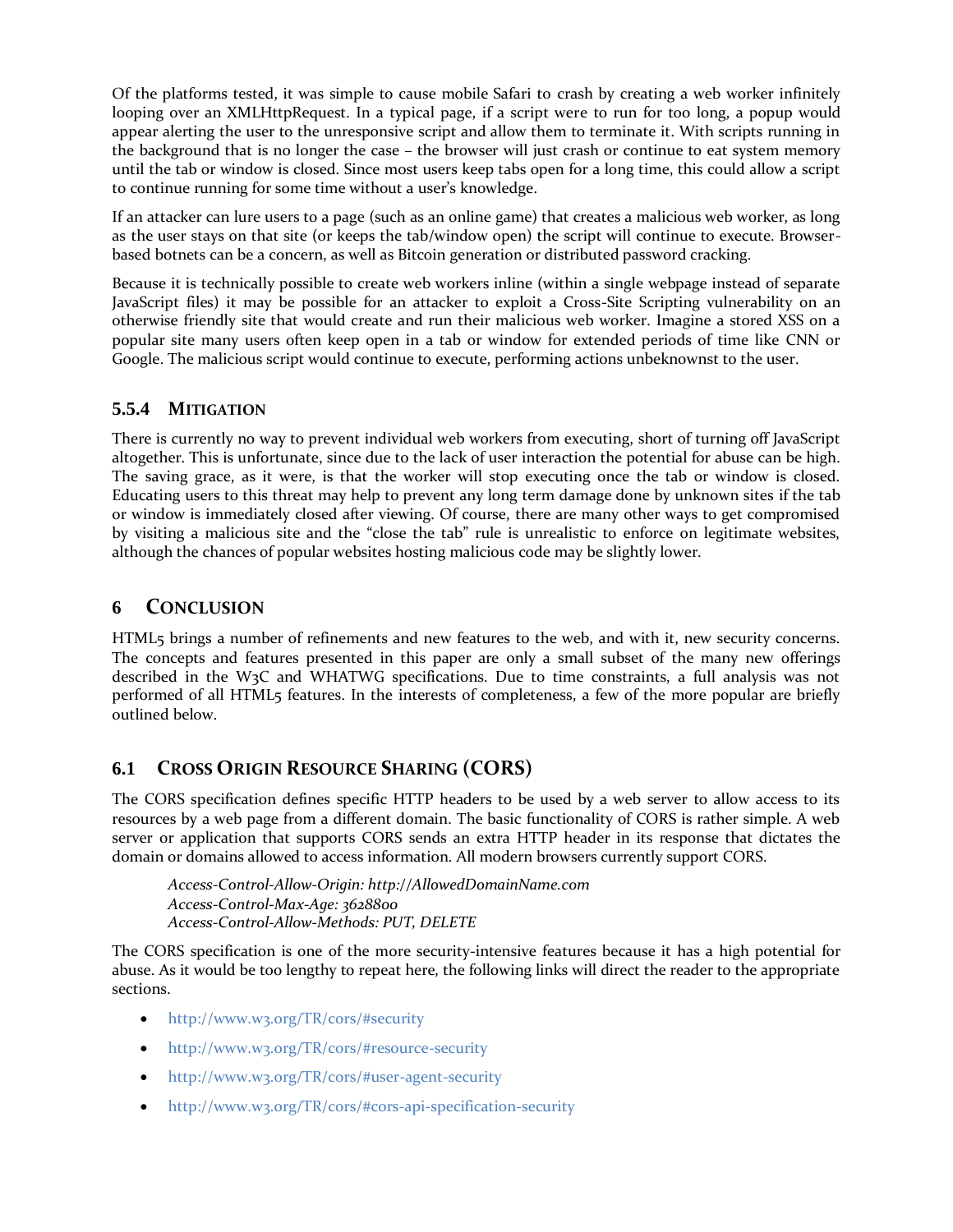The site at <http://code.google.com/p/html5security/wiki/CrossOriginRequestSecurity> contains a list of potential security issues with the use of CORS, summarized in the table below.

| <b>Issue</b>                            | Explanation                                                                                                                                                                                                                                                                              |
|-----------------------------------------|------------------------------------------------------------------------------------------------------------------------------------------------------------------------------------------------------------------------------------------------------------------------------------------|
| Universal allow                         | The Access-Control-Allow-Origin header has the ability to take<br>the wildcard value (*) which will accept CORS requests from<br>any domain. This option should be used very carefully, and<br>should only be used for information that is normally publicly<br>accessible.              |
| Site-level cross-origin access          | CORS requires access control on every page that is allowed to<br>honor cross-domain requests. Care should be taken to ensure<br>that a misconfiguration does not allow all pages to be requested<br>by foreign domains.                                                                  |
| Access-control based on Origin header   | The Origin header does not guarantee that a particular request<br>actually originates from the domain it specifies, and can be<br>easily spoofed. Implementations should check to ensure that the<br>Origin header matches the Host header field.                                        |
| Prolonged caching of preflight response | If the preflight response is cached for an extended period of<br>time, the client will continue to honor the policy, even if it is<br>changed on the server. The Access-Control-Max-Age header<br>should set a value no longer than absolutely necessary, such as<br>30 minutes or less. |
| Misplaced trust                         | As previously stated, there is a certain amount of trust inherent<br>with CORS requests. All COR requests and responses should be<br>validated by both the server and the client.                                                                                                        |
| Processing rogue CORS requests          | If a server attempts to process COR requests even though it is<br>not configured to accept such requests, the possibility exists for<br>an application level Denial of Service. To prevent this attack<br>server implementations should not process these rogue<br>requests.             |

**Table 7 - CORS Security Issues**

## **6.2 NOTIFICATIONS API**

The Notifications API provides the ability to display notifications or alerts to users outside of the web browser window. Desktop Alerts are a common example, alerting the user to a new email or chat message. The security implications of this feature fall into the social engineering category. A relatively savvy user will often dismiss a "your computer is infected!" popup from the web browser, but what happens when said popup appears to originate from the OS? Even an experienced user could mistake a desktop popup for an actual message from the operating system, depending how cleverly the attacker has designed the notification.

Much like geolocation, the API requires implementations to prompt the user for permission prior to displaying desktop notifications. This affords some security to the user, although of course a relatively benign-looking site could be compromised. The initial alert could appear obvious and safe while subsequent events could be more malicious. Currently, Chrome desktop is the only browser that supports this API.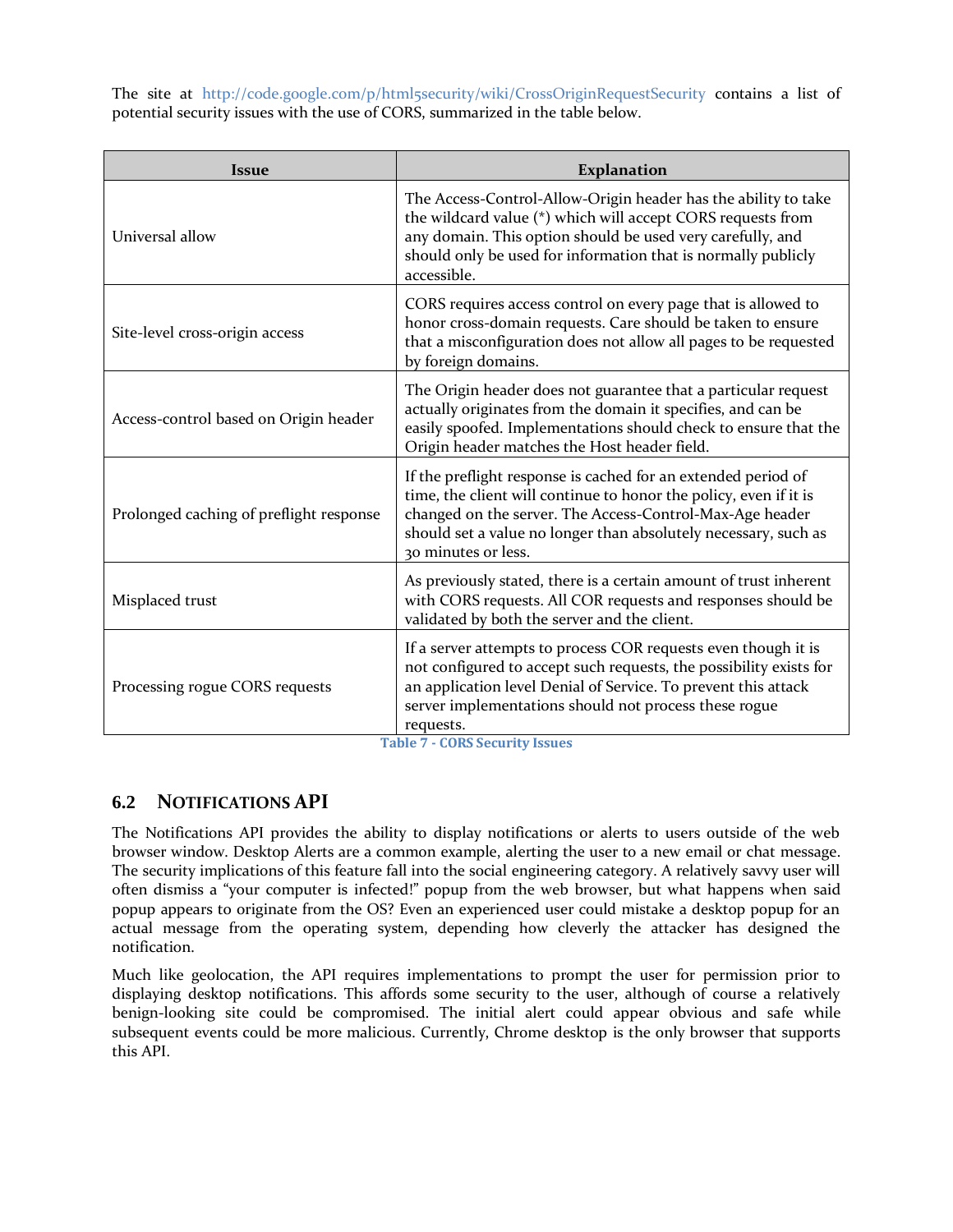## **6.3 WEBSQL AND INDEXEDDB**

WebSQL and IndexedDB are alternatives to web storage, because session and local storage are not designed to store large amounts of structured data. Web storage also does not provide in-order retrieval of keys, efficient searching over values, or storage of duplicate values for a key. To address this need, and to support offline web applications, a web storage database standard was needed.

The WebSQL specification is no longer maintained, despite being implemented by the Chrome desktop, Chrome for Android, Safari desktop, Safari for iPhone and Android Browser web browsers. WebSQL is based on SQLite, but without at least two implementations (something other than SQLite) the specification's path to standardization stalled. Mozilla was an outspoken critic of this specification, so it was never implemented in Firefox. A discussion of Mozilla's reasoning behind this decision can be found here: <http://hacks.mozilla.org/2010/06/beyond-html5-database-apis-and-the-road-to-indexeddb/>

IndexedDB has replaced WebSQL for all intents and purposes, although the web is full of debate on the topic. IndexedDB provides methods similar to SQL, but does not actually have a structured query language. The API uses JavaScript and an "object store" to store data that can then be enumerated, much like SQL. IndexedDB is currently supported by Firefox and Chrome desktop, Chrome Android and Android Browser.

## **7 FINAL THOUGHTS**

Adherence to standards does not always guarantee the same behavior among different implementations. The HTML5 standards track is one of the more ambitious attempts at standardization in the history of the web, but only time will tell how successful it is. The specifications have a long way to go before becoming accepted standards; and it is quite likely that dozens (if not hundreds) of browser versions will be released before that happens in 2022 or later. During the course of testing and writing this paper several versions of Firefox and Chrome were released. A brand new Chrome app for iPhone and a new version of Firefox beta for Android were also made available; clearly browser development is not slowing down anytime soon. The HTML5 specification received countless edits during this time, although none appeared to be major changes.

The relationship between HTML5 and mobile platforms is constantly evolving as well. Much of the current buzz centers around gaming, due to the cross-platform graphical and offline storage capabilities the specification offers. The geolocation API may be of particular concern to user-privacy, but barring a colossal bug in a major browser that allows location tracking without asking for consent, a vigilant user can protect themselves from surreptitious monitoring.

While the security implications of new specifications and browser versions should not be overlooked, secure coding practices and defense in depth strategies, including user-education, can help to prevent security incidents. Enterprise administrators must be prepared for these changes and stay current on new developments, modifying security procedures and infrastructure as needed.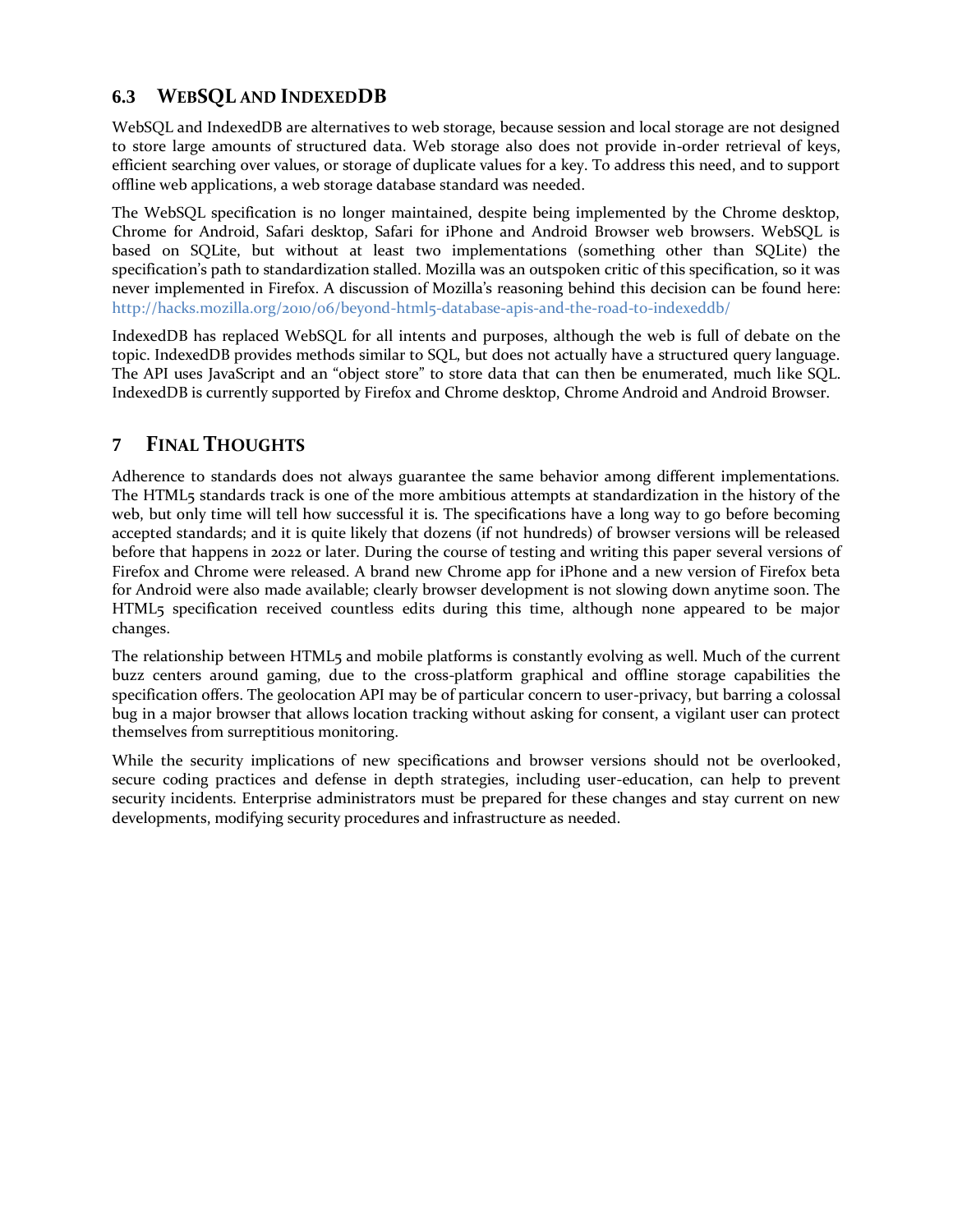# <span id="page-19-0"></span>**8 APPENDIX A**

| <b>Browser</b>          | <b>Method</b><br>(parent HTML file / element in SVG file) | <b>Results</b> |
|-------------------------|-----------------------------------------------------------|----------------|
|                         | iframe/iframe                                             | <b>Success</b> |
| Chrome (all platforms)  | iframe/embed                                              | <b>Success</b> |
|                         | iframe/object                                             | <b>Success</b> |
|                         | embed/iframe                                              | <b>Success</b> |
|                         | embed/embed                                               | <b>Success</b> |
|                         | embed/object                                              | <b>Success</b> |
|                         | object/iframe                                             | <b>Success</b> |
|                         | object/embed                                              | <b>Success</b> |
|                         | object/object                                             | Success        |
|                         | iframe/iframe                                             | <b>Success</b> |
|                         | iframe/embed                                              | Partial*       |
|                         | iframe/object                                             | <b>Success</b> |
|                         | embed/iframe                                              | <b>Success</b> |
| Firefox (all platforms) | embed/embed                                               | Partial*       |
|                         | embed/object                                              | <b>Success</b> |
|                         | object/iframe                                             | <b>Success</b> |
|                         | object/embed                                              | Partial*       |
|                         | object/object                                             | <b>Success</b> |
|                         | iframe/iframe                                             | <b>Success</b> |
|                         | iframe/embed                                              | <b>Success</b> |
|                         | iframe/object                                             | <b>Success</b> |
|                         | embed/iframe                                              | <b>Success</b> |
| Safari (OSX and iPhone) | embed/embed                                               | <b>Success</b> |
|                         | embed/object                                              | Success        |
|                         | object/iframe                                             | <b>Success</b> |
|                         | object/embed                                              | <b>Success</b> |
|                         | object/object                                             | <b>Success</b> |
|                         | iframe/iframe                                             | <b>Success</b> |
|                         | iframe/embed                                              | <b>Success</b> |
|                         | iframe/object                                             | <b>Success</b> |
|                         | embed/iframe                                              | <b>Success</b> |
| Android Browser (4.0.3) | embed/embed                                               | <b>Success</b> |
|                         | embed/object                                              | <b>Success</b> |
|                         | object/iframe                                             | <b>Success</b> |
|                         | object/embed                                              | <b>Success</b> |
|                         | object/object                                             | <b>Success</b> |
|                         | iframe/iframe                                             | <b>Success</b> |
|                         | iframe/embed                                              | <b>Success</b> |
|                         | iframe/object                                             | <b>Success</b> |
| Android Browser (2.3.6) | embed/iframe                                              | Fail           |
|                         | embed/embed                                               | Fail           |
|                         | embed/object                                              | Fail           |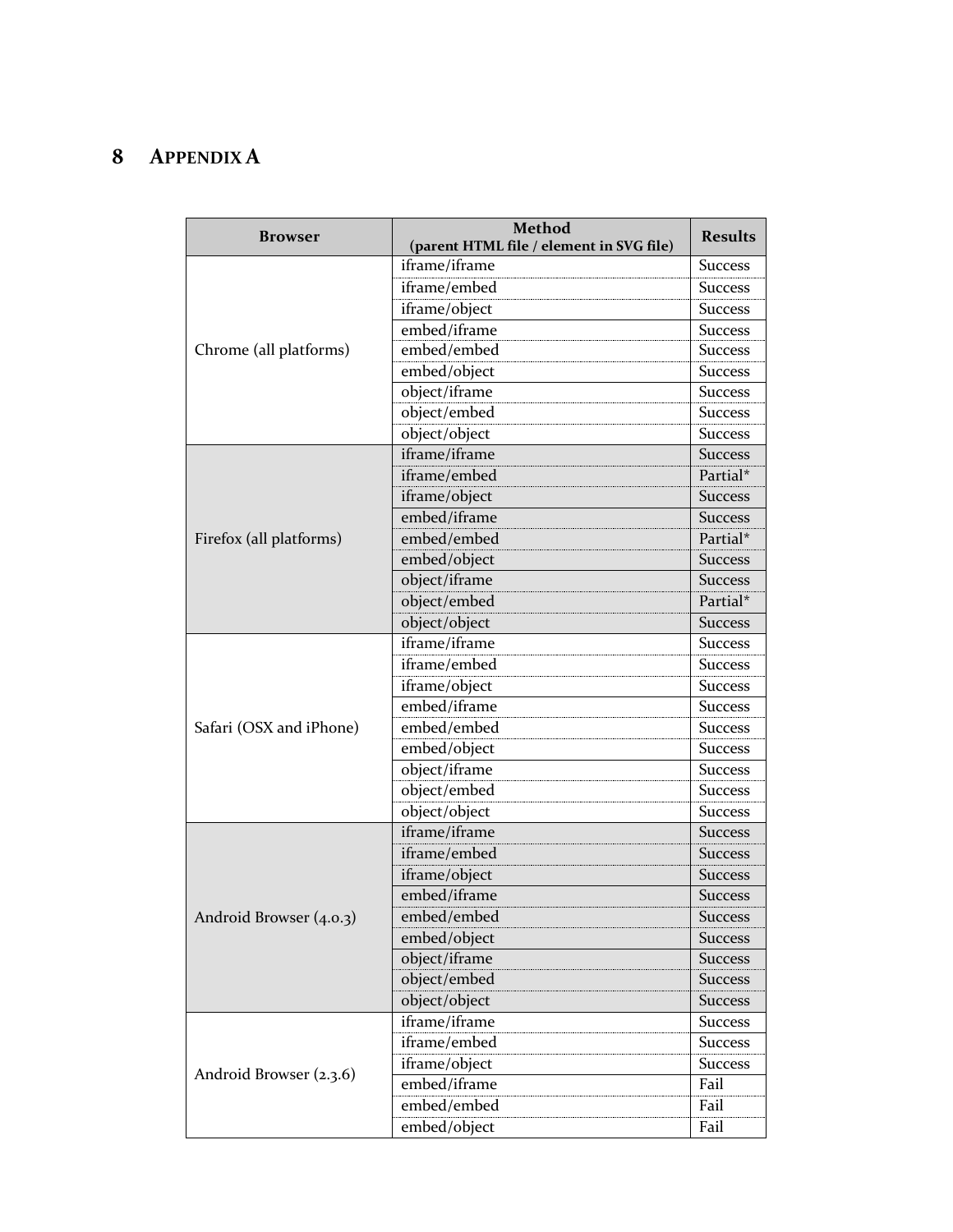|                                                 | object/iframe | Fail                 |
|-------------------------------------------------|---------------|----------------------|
|                                                 | object/embed  | Fail                 |
|                                                 | object/object | Fail                 |
| Internet Explorer 9 and 10<br>(Windows 7 and 8) | iframe/iframe | Partial <sup>+</sup> |
|                                                 | iframe/embed  | Partial <sup>+</sup> |
|                                                 | iframe/object | Partial <sup>+</sup> |
|                                                 | embed/iframe  | Partial <sup>+</sup> |
|                                                 | embed/embed   | Partial <sup>+</sup> |
|                                                 | embed/object  | Partial <sup>+</sup> |
|                                                 | object/iframe | Partial <sup>+</sup> |
|                                                 | object/embed  | Partial <sup>+</sup> |
|                                                 | object/object | Partial <sup>+</sup> |

**Table 8 - SVG Testing Detail**

\* The JavaScript will execute in this example, reading the cookie set by the parent page, but the HTML content within the SVG file will not load. An *Additional plugins are required to display all the media on this page* prompt pops up, but no missing plugins are available to download.

<sup>+</sup>The JavaScript will execute in this example, reading the cookie set by the parent page but the HTML content within the SVG file will not load.